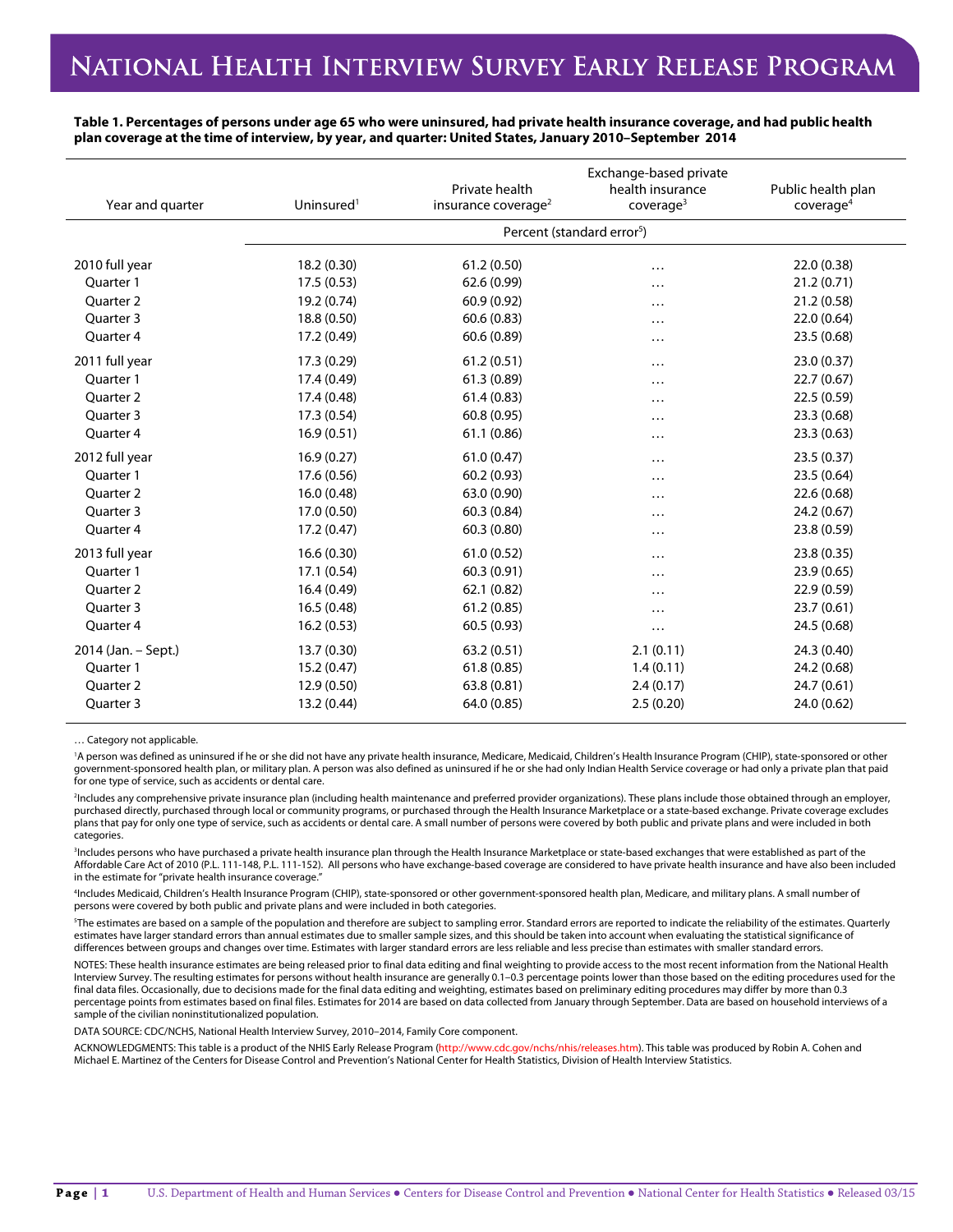**Table 2. Percentages of persons under age 65 who were uninsured, had private health insurance coverage, and had public health plan coverage at the time of interview, by age group, year, and quarter: United States, January 2010–September 2014**

|                      | Exchange-based private |                                                                 |                       |                       |  |
|----------------------|------------------------|-----------------------------------------------------------------|-----------------------|-----------------------|--|
| Age group, year, and | Uninsured <sup>1</sup> | Private health insurance                                        | health insurance      | Public health plan    |  |
| quarter              |                        | coverage <sup>2</sup><br>Percent (standard error <sup>5</sup> ) | coverage <sup>3</sup> | coverage <sup>4</sup> |  |
|                      |                        |                                                                 |                       |                       |  |
| 0-17 years           |                        |                                                                 |                       |                       |  |
| 2010 full year       | 7.8(0.32)              | 53.8 (0.75)                                                     | .                     | 39.8 (0.73)           |  |
| Quarter 1            | 7.4(0.51)              | 55.4 (1.47)                                                     | .                     | 38.5 (1.41)           |  |
| Quarter 2            | 9.1 (0.79)             | 53.0 (1.30)                                                     |                       | 39.3 (1.19)           |  |
| Quarter 3            | 8.2(0.56)              | 53.7 (1.35)                                                     |                       | 39.7 (1.31)           |  |
| Quarter 4            | 6.5(0.46)              | 53.0 (1.35)                                                     | .                     | 41.6 (1.30)           |  |
| 2011 full year       | 7.0(0.27)              | 53.3 (0.76)                                                     | .                     | 41.0 (0.74)           |  |
| Quarter 1            | 6.9(0.50)              | 54.4 (1.40)                                                     | .                     | 40.3 (1.35)           |  |
| Quarter 2            | 7.7 (0.48)             | 53.7 (1.23)                                                     | .                     | 40.1 (1.21)           |  |
| Quarter 3            | 7.1(0.53)              | 52.3 (1.46)                                                     | .                     | 42.1 (1.38)           |  |
| Quarter 4            | 6.5(0.45)              | 53.0 (1.33)                                                     | .                     | 41.5 (1.29)           |  |
| 2012 full year       | 6.6(0.27)              | 52.8 (0.73)                                                     | .                     | 42.1 (0.72)           |  |
| Quarter 1            | 6.7(0.55)              | 51.6 (1.35)                                                     | .                     | 43.0 (1.24)           |  |
| Quarter 2            | 6.4(0.57)              | 55.3 (1.34)                                                     | .                     | 39.9 (1.38)           |  |
| Quarter 3            | 6.8(0.50)              | 52.0 (1.30)                                                     |                       | 43.0 (1.26)           |  |
| Quarter 4            | 6.4(0.44)              | 52.4 (1.33)                                                     | .                     | 42.3 (1.25)           |  |
| 2013 full year       | 6.5(0.26)              | 52.6 (0.76)                                                     | .                     | 42.2 (0.70)           |  |
| Quarter 1            | 7.1(0.52)              | 51.5(1.45)                                                      | .                     | 42.5 (1.30)           |  |
| Quarter 2            | 7.1(0.51)              | 54.1 (1.31)                                                     | .                     | 40.1 (1.21)           |  |
| Quarter 3            | 5.9(0.49)              | 52.7 (1.39)                                                     | .                     | 42.7 (1.26)           |  |
| Quarter 4            | 6.0(0.47)              | 52.0 (1.34)                                                     | $\cdots$              | 43.6 (1.24)           |  |
| 2014 (Jan. - Sept.)  | 5.9(0.32)              | 53.3 (0.75)                                                     | 0.8(0.10)             | 42.1 (0.73)           |  |
| Quarter 1            | 6.6(0.55)              | 51.7 (1.34)                                                     | 0.5(0.14)             | 43.0 (1.32)           |  |
| Quarter 2            | 5.6(0.59)              | 53.6 (1.28)                                                     | 1.0(0.17)             | 42.5 (1.24)           |  |
| Quarter 3            | 5.3(0.46)              | 54.6 (1.31)                                                     | 1.0(0.19)             | 40.9 (1.24)           |  |
| 18-29 years          |                        |                                                                 |                       |                       |  |
| 2010 full year       | 30.9 (0.56)            | 53.4 (0.64)                                                     |                       | 16.2 (0.45)           |  |
| Quarter 1            | 30.6(1.13)             | 53.4 (1.34)                                                     | .                     | 16.6 (0.92)           |  |
| Quarter 2            | 31.9(1.16)             | 54.0 (1.25)                                                     | .                     | 14.4 (0.73)           |  |
| Quarter 3            | 32.0 (1.01)            | 52.2(1.11)                                                      | .                     | 16.4(0.85)            |  |
| Quarter 4            | 29.1 (1.08)            | 54.2 (1.31)                                                     | .                     | 17.4 (0.86)           |  |
|                      |                        |                                                                 | $\cdots$              |                       |  |
| 2011 full year       | 27.7(0.57)             | 56.4 (0.69)                                                     |                       | 16.7 (0.48)           |  |
| Quarter 1            | 27.9 (1.01)            | 55.8 (1.34)                                                     | $\cdots$              | 17.1 (0.92)           |  |
| Quarter 2            | 27.6 (1.02)            | 57.4 (1.23)                                                     | .                     | 16.0(0.71)            |  |
| Quarter 3            | 28.1 (1.10)            | 55.6 (1.28)                                                     | $\cdots$              | 17.0 (0.87)           |  |
| Quarter 4            | 27.2 (1.02)            | 56.9 (1.16)                                                     | $\cdots$              | 16.8(0.75)            |  |
| 2012 full year       | 26.9(0.54)             | 56.5 (0.64)                                                     | $\ddotsc$             | 17.5 (0.47)           |  |
| Quarter 1            | 28.2 (1.10)            | 54.7 (0.33)                                                     | .                     | 17.9 (0.88)           |  |
| Quarter 2            | 25.1 (1.09)            | 58.4 (1.42)                                                     | .                     | 17.6 (0.85)           |  |
| Quarter 3            | 27.4 (0.99)            | 55.3 (1.27)                                                     | $\cdots$              | 18.0 (0.94)           |  |
| Quarter 4            | 26.9(1.12)             | 57.6 (1.30)                                                     | $\ldots$              | 16.6(0.77)            |  |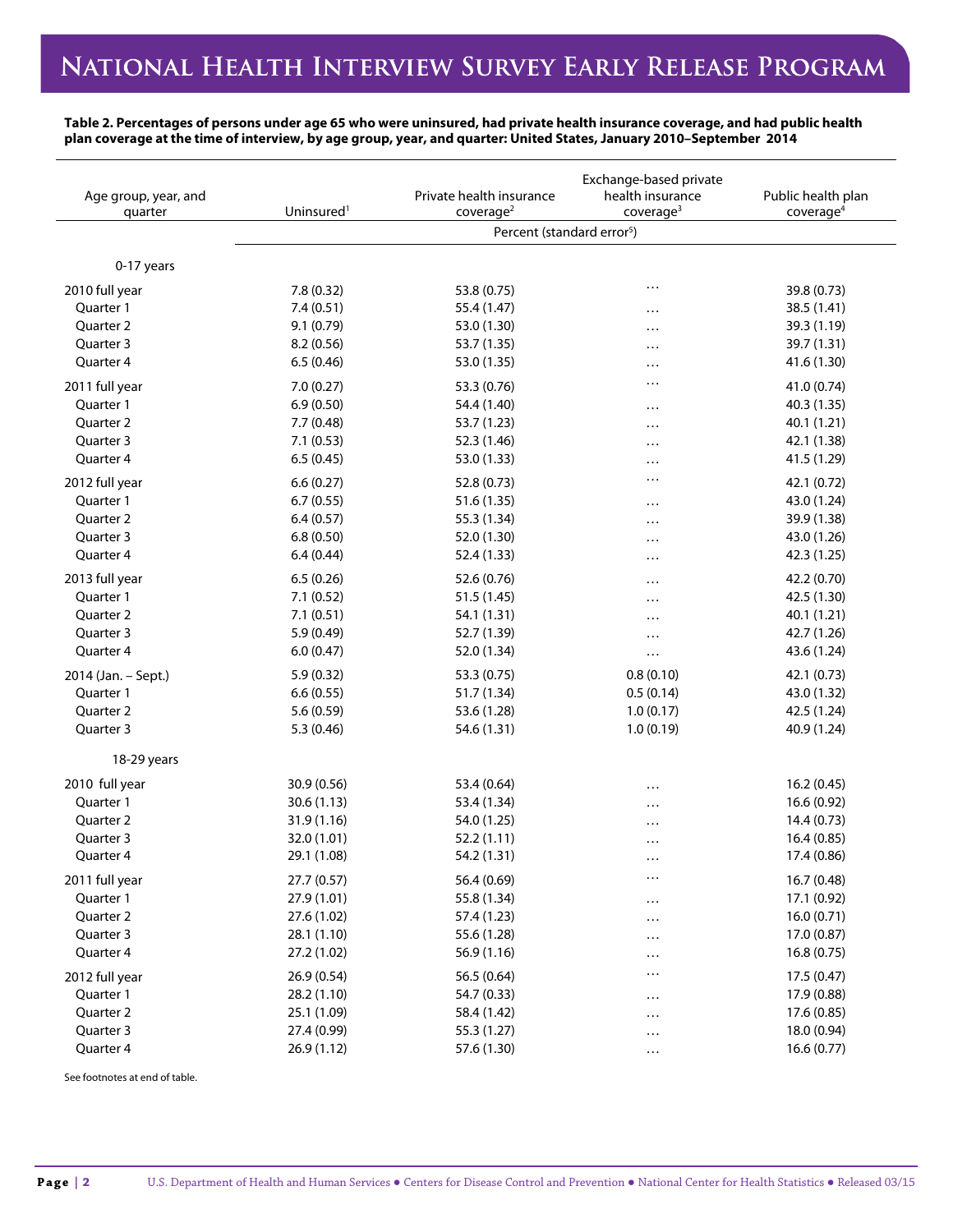| Age group, year, and quarter | Uninsured <sup>1</sup> | Private health insurance<br>coverage <sup>2</sup> | Exchange-based private<br>health insurance<br>coverage <sup>3</sup> | Public health plan<br>coverage <sup>4</sup> |
|------------------------------|------------------------|---------------------------------------------------|---------------------------------------------------------------------|---------------------------------------------|
|                              |                        | Percent (standard error <sup>5</sup> )            |                                                                     |                                             |
| 2013 full year               | 26.1 (0.59)            | 57.6 (0.68)                                       | $\cdots$                                                            | 16.9 (0.46)                                 |
| Quarter 1                    | 26.5 (1.02)            | 56.0 (1.24)                                       | .                                                                   | 18.1 (0.88)                                 |
| Quarter 2                    | 25.1 (1.06)            | 58.5 (1.21)                                       | .                                                                   | 17.1 (0.87)                                 |
| Quarter 3                    | 25.9 (1.06)            | 58.8 (1.23)                                       | .                                                                   | 16.1(0.90)                                  |
| Quarter 4                    | 26.8(1.13)             | 57.2 (1.42)                                       | $\cdots$                                                            | 16.5 (0.91)                                 |
| 2014 (Jan. - Sept.)          | 21.2 (0.56)            | 61.0 (0.74)                                       | 2.0(0.16)                                                           | 18.7 (0.55)                                 |
| Quarter 1                    | 22.2 (0.91)            | 59.7 (1.36)                                       | 1.3(0.21)                                                           | 19.0 (0.97)                                 |
| Quarter 2                    | 19.8 (0.89)            | 62.2 (1.19)                                       | 2.4(0.31)                                                           | 18.8 (0.95)                                 |
| Quarter 3                    | 21.5 (0.99)            | 61.0 (1.34)                                       | 2.3(0.28)                                                           | 18.4 (0.85)                                 |
| 30-64 years                  |                        |                                                   |                                                                     |                                             |
| 2010 full year               | 19.1 (0.36)            | 67.9 (0.49)                                       | .                                                                   | 14.5(0.31)                                  |
| Quarter 1                    | 18.2 (0.64)            | 69.8 (0.88)                                       | $\cdots$                                                            | 13.6 (0.53)                                 |
| Quarter 2                    | 20.0(0.83)             | 67.7 (0.95)                                       | .                                                                   | 13.9 (0.48)                                 |
| Quarter 3                    | 19.7 (0.64)            | 67.2 (0.79)                                       | .                                                                   | 14.5 (0.54)                                 |
| Quarter 4                    | 18.6 (0.59)            | 67.0 (0.82)                                       | $\cdots$                                                            | 16.0 (0.56)                                 |
| 2011 full year               | 18.9 (0.34)            | 67.0 (0.44)                                       | $\cdots$                                                            | 15.6 (0.29)                                 |
| Quarter 1                    | 19.2 (0.62)            | 67.0 (0.79)                                       | .                                                                   | 15.4 (0.52)                                 |
| Quarter 2                    | 18.9 (0.60)            | 67.0 (0.80)                                       | .                                                                   | 15.5(0.52)                                  |
| Quarter 3                    | 18.8 (0.58)            | 67.3 (0.82)                                       | .                                                                   | 15.5 (0.50)                                 |
| Quarter 4                    | 18.7 (0.59)            | 67.0 (0.84)                                       | .                                                                   | 16.0 (0.58)                                 |
| 2012 full year               | 18.7(0.31)             | 66.8 (0.43)                                       | .                                                                   | 16.0(0.30)                                  |
| Quarter 1                    | 19.4 (0.65)            | 66.7 (0.85)                                       |                                                                     | 15.3 (0.52)                                 |
| Quarter 2                    | 17.7 (0.54)            | 68.6 (0.78)                                       | .                                                                   | 15.4(0.51)                                  |
| Quarter 3                    | 18.6 (0.58)            | 66.4 (0.80)                                       | .                                                                   | 16.6(0.57)                                  |
| Quarter 4                    | 19.2 (0.53)            | 65.3 (0.72)                                       | .                                                                   | 16.8(0.53)                                  |
| 2013 full year               | 18.3 (0.36)            | 66.6 (0.47)                                       | .                                                                   | 16.7(0.31)                                  |
| Ouarter 1                    | 18.9 (0.68)            | 66.4 (0.84)                                       | .                                                                   | 16.4(0.56)                                  |
| Quarter 2                    | 18.1 (0.59)            | 67.5 (0.75)                                       |                                                                     | 16.1(0.52)                                  |
| Quarter 3                    | 18.7 (0.57)            | 66.5 (0.76)                                       | .                                                                   | 16.6 (0.52)                                 |
| Quarter 4                    | 17.8 (0.63)            | 66.2 (0.88)                                       | $\cdots$                                                            | 17.6 (0.59)                                 |
| 2014 (Jan. - Sept.)          | 15.1 (0.34)            | 69.1 (0.48)                                       | 2.8(0.15)                                                           | 17.2 (0.36)                                 |
| Quarter 1                    | 17.1 (0.58)            | 67.8 (0.74)                                       | 1.8(0.16)                                                           | 16.5(0.54)                                  |
| Ouarter <sub>2</sub>         | 14.1(0.57)             | 69.6 (0.75)                                       | 3.1(0.23)                                                           | 17.7(0.57)                                  |
| Quarter 3                    | 14.3(0.51)             | 69.9 (0.81)                                       | 3.4(0.27)                                                           | 17.3 (0.57)                                 |

**Table 2. Percentages of persons under age 65 who were uninsured, had private health insurance coverage, and had public health plan coverage at the time of interview, by age group, year, and quarter: United States, January 2010–September 2014—***Continued*

… Category not applicable.

'A person was defined as uninsured if he or she did not have any private health insurance, Medicare, Medicaid, Children's Health Insurance Program (CHIP), state-sponsored or other government-sponsored health plan, or military plan. A person was also defined as uninsured if he or she had only Indian Health Service coverage or had only a private plan that paid<br>for one type of service, such as accident

2 Includes any comprehensive private insurance plan (including health maintenance and preferred provider organizations). These plans include those obtained through an employer, purchased directly, or purchased through local or community programs. Private coverage excludes plans that pay for only one type of service, such as accidents or dental care. A small number of persons were covered by both public and private plans and were included in both categories.

<sup>3</sup>Includes persons who have purchased a private health insurance plan through the Health Insurance Marketplace or state-based exchanges that were established as part of the<br>Affordable Care Act of 2010 (P.L. 111-148, P.L. in the estimate for "private health insurance coverage.

4 Includes Medicaid, Children's Health Insurance Program (CHIP), state-sponsored or other government-sponsored health plan, Medicare, and military plans. A small number of persons were covered by both public and private plans and were included in both categories.

5 The estimates are based on a sample of the population and therefore are subject to sampling error. Standard errors are reported to indicate the reliability of the estimates. Quarterly estimates have larger standard errors than annual estimates due to smaller sample sizes, and this should be taken into account when evaluating the statistical significance of differences between groups and changes over time. Estimates with larger standard errors are less reliable and less precise than estimates with smaller standard errors.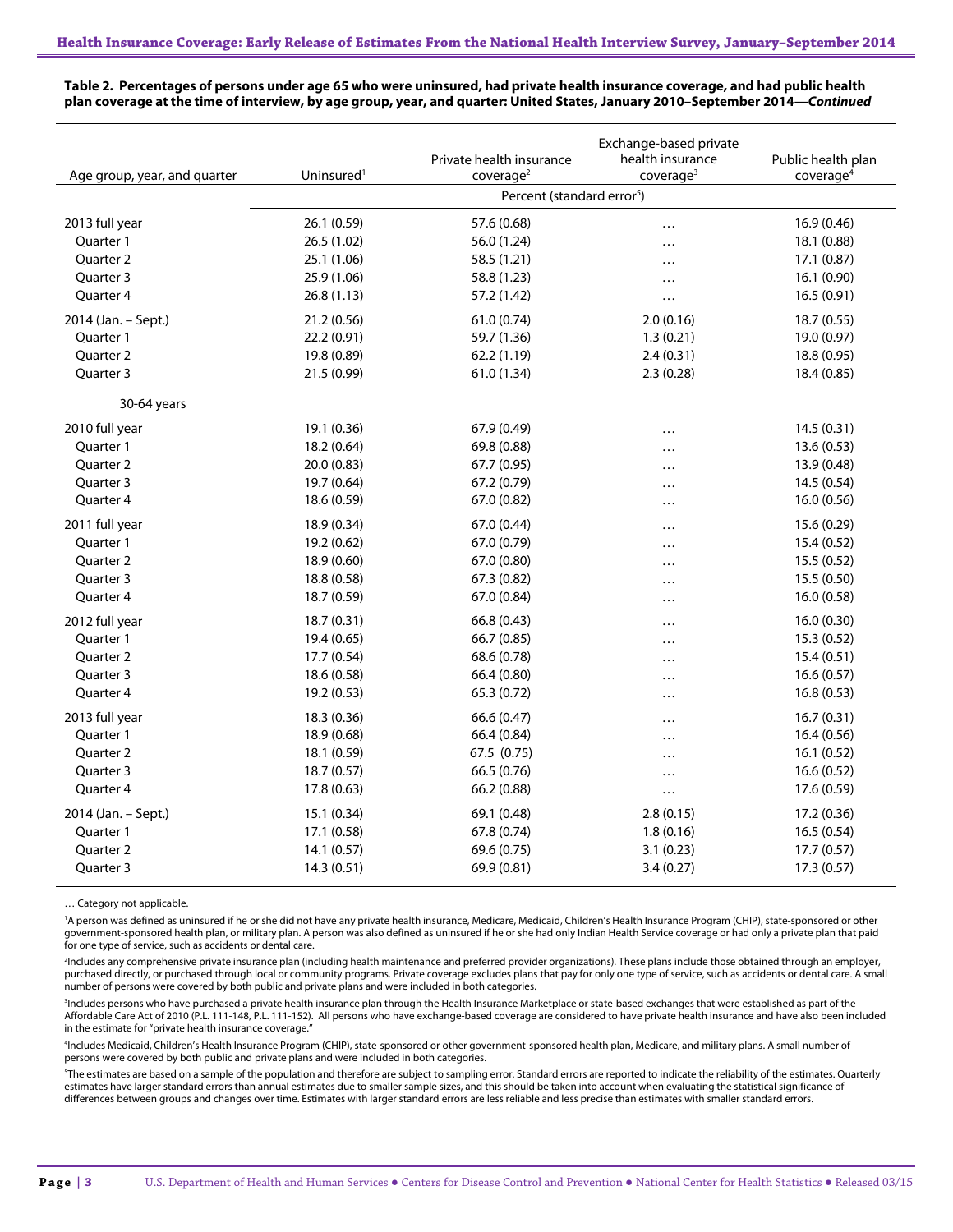NOTES: These health insurance estimates are being released prior to final data editing and final weighting to provide access to the most recent information from the National Health Interview Survey. The resulting estimates for persons without health insurance are generally 0.1–0.3 percentage points lower than those based on the editing procedures used for the final data files. Occasionally, due to decisions made for the final data editing and weighting, estimates based on preliminary editing procedures may differ by more than 0.3 percentage points from estimates based on final files. Estimates for 2014 are based on data collected from January through September. Data are based on household interviews of a sample of the civilian noninstitutionalized population.

DATA SOURCE: CDC/NCHS, National Health Interview Survey, 2010–2014, Family Core component.

ACKNOWLEDGMENTS: This table is a product of the NHIS Early Release Program (<mark>http://www.cdc.gov/nchs/nhis/releases.htm</mark>). This table was produced by Robin A. Cohen and<br>Michael E. Martinez of the Centers for Disease Control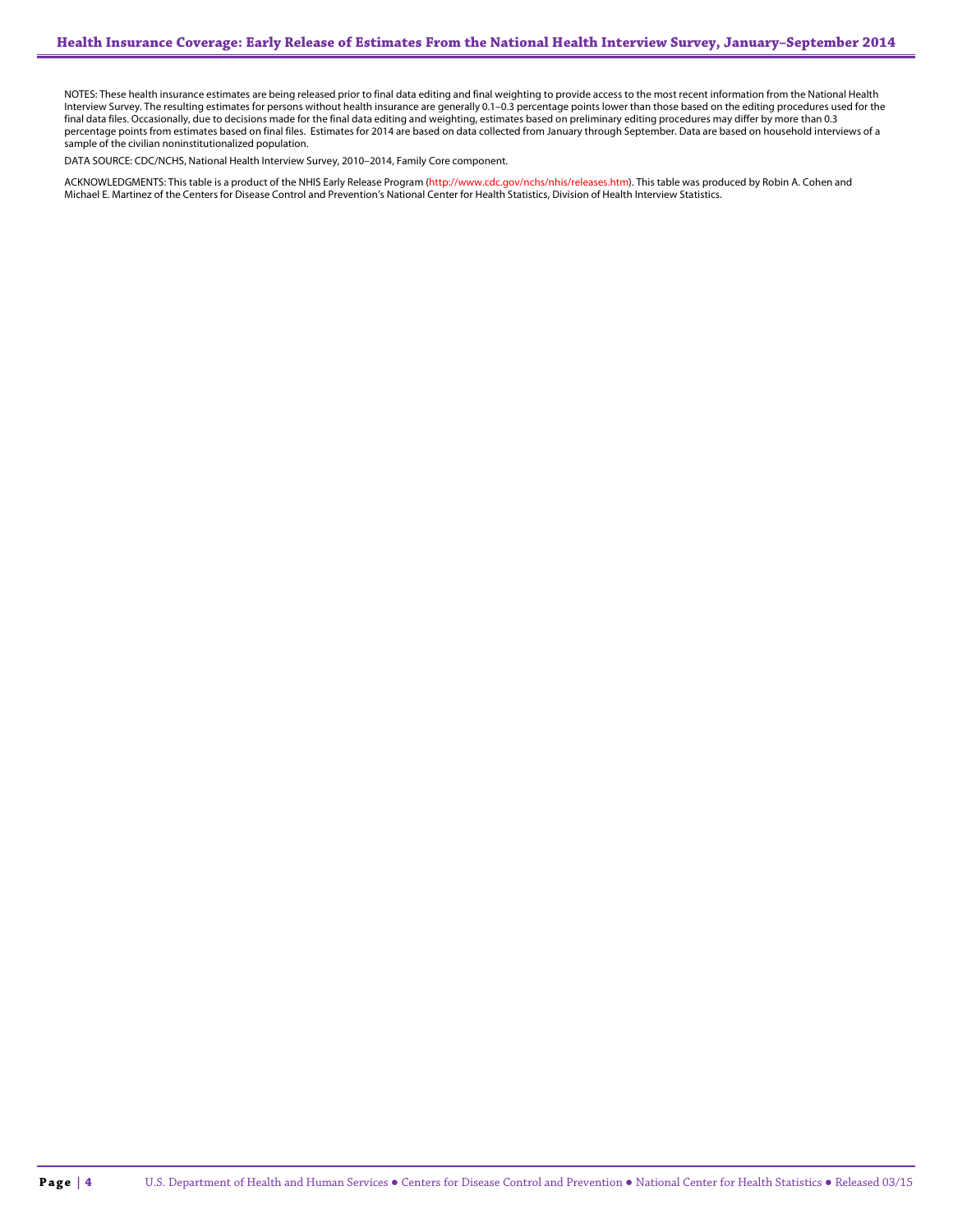**Table 3. Percentages of persons aged 18–64 who were uninsured, had private health insurance coverage, and had public health plan coverage at the time of interview, by year, and quarter: United States, January 2010–September 2014**

| Year and quarter     | Uninsured <sup>1</sup> | Private health insurance<br>coverage <sup>2</sup> | Exchange-based private<br>health insurance<br>coverage <sup>3</sup> | Public health plan<br>coverage <sup>4</sup> |
|----------------------|------------------------|---------------------------------------------------|---------------------------------------------------------------------|---------------------------------------------|
|                      |                        | Percent (standard error <sup>5</sup> )            |                                                                     |                                             |
| 2010 full year       | 22.3(0.35)             | 64.1 (0.46)                                       | .                                                                   | 15.0 (0.30)                                 |
| Ouarter 1            | 21.5(0.66)             | 65.5 (0.88)                                       | .                                                                   | 14.4(0.54)                                  |
| <b>Ouarter 2</b>     | 23.2 (0.80)            | 64.0 (0.89)                                       | $\cdots$                                                            | 14.0 (0.44)                                 |
| Ouarter <sub>3</sub> | 23.0 (0.58)            | 63.2(0.73)                                        | .                                                                   | 15.0(0.51)                                  |
| Quarter 4            | 21.4(0.60)             | 63.6(0.81)                                        | .                                                                   | 16.4(0.53)                                  |
| 2011 full year       | 21.3(0.34)             | 64.2 (0.45)                                       | $\cdots$                                                            | 15.9 (0.29)                                 |
| Ouarter 1            | 21.6(0.59)             | 64.0 (0.79)                                       | .                                                                   | 15.9 (0.50)                                 |
| <b>Ouarter 2</b>     | 21.2(0.59)             | 64.5 (0.79)                                       | .                                                                   | 15.6 (0.47)                                 |
| Ouarter <sub>3</sub> | 21.3(0.62)             | 64.2 (0.84)                                       | .                                                                   | 15.9 (0.52)                                 |
| Quarter 4            | 21.0(0.62)             | 64.3 (0.78)                                       | $\cdots$                                                            | 16.2(0.51)                                  |
| 2012 full year       | 20.9(0.31)             | 64.1 (0.42)                                       | $\cdots$                                                            | 16.4(0.29)                                  |
| Ouarter 1            | 21.7(0.66)             | 63.6 (0.84)                                       | .                                                                   | 16.0(0.51)                                  |
| Ouarter <sub>2</sub> | 19.6 (0.59)            | 65.9 (0.83)                                       | .                                                                   | 16.0(0.51)                                  |
| Quarter 3            | 20.9(0.57)             | 63.5 (0.79)                                       | .                                                                   | 17.0(0.55)                                  |
| Quarter 4            | 21.3(0.58)             | 63.3(0.73)                                        | $\cdots$                                                            | 16.8(0.50)                                  |
| 2013 full year       | 20.4(0.37)             | 64.2 (0.47)                                       | $\cdots$                                                            | 16.7(0.30)                                  |
| Ouarter 1            | 20.9(0.64)             | 63.6 (0.79)                                       | .                                                                   | 16.9(0.54)                                  |
| <b>Ouarter 2</b>     | 19.9 (0.58)            | 65.1 (0.74)                                       | .                                                                   | 16.3(0.51)                                  |
| Quarter 3            | 20.6(0.59)             | 64.5 (0.74)                                       | .                                                                   | 16.4(0.48)                                  |
| Quarter 4            | 20.1(0.64)             | 63.8 (0.87)                                       |                                                                     | 17.3(0.57)                                  |
| 2014 (Jan. - Sept.)  | 16.7(0.35)             | 67.0 (0.47)                                       | 2.6(0.13)                                                           | 17.6 (0.34)                                 |
| Ouarter 1            | 18.4 (0.55)            | 65.6 (0.76)                                       | 1.7(0.13)                                                           | 17.1(0.53)                                  |
| Quarter 2            | 15.6(0.57)             | 67.7(0.73)                                        | 2.9(0.21)                                                           | 18.0 (0.53)                                 |
| Quarter 3            | 16.2(0.53)             | 67.6 (0.80)                                       | 3.1(0.23)                                                           | 17.6(0.53)                                  |

… Category not applicable.

<sup>1</sup>A person was defined as uninsured if he or she did not have any private health insurance, Medicare, Medicaid, Children's Health Insurance Program (CHIP), state-sponsored or other government-sponsored health plan, or military plan. A person was also defined as uninsured if he or she had only Indian Health Service coverage or had only a private plan that paid for one type of service, such as accidents or dental care.

2 Includes any comprehensive private insurance plan (including health maintenance and preferred provider organizations). These plans include those obtained through an employer, purchased directly, purchased through local or community programs, or purchased through the Health Insurance Marketplace or a state-based exchange. Private coverage excludes plans that pay for only one type of service, such as accidents or dental care. A small number of persons were covered by both public and private plans and were included in both categories.

3 Includes persons who have purchased a private health insurance plan through the Health Insurance Marketplace or state-based exchanges that were established as part of the Affordable Care Act of 2010 (P.L. 111-148, P.L. 111-152). All persons who have exchange-based coverage are considered to have private health insurance and have also been included in the estimate for "private health insurance coverage."

4 Includes Medicaid, Children's Health Insurance Program (CHIP), state-sponsored or other government-sponsored health plan, Medicare, and military plans. A small number of persons were covered by both public and private plans and were included in both categories.

5 The estimates are based on a sample of the population and therefore are subject to sampling error. Standard errors are reported to indicate the reliability of the estimates. Quarterly estimates have larger standard errors than annual estimates due to smaller sample sizes, and this should be taken into account when evaluating the statistical significance of differences between groups and changes over time. Estimates with larger standard errors are less reliable and less precise than estimates with smaller standard errors.

NOTES: These health insurance estimates are being released prior to final data editing and final weighting to provide access to the most recent information from the National Health Interview Survey. The resulting estimates for persons without health insurance are generally 0.1–0.3 percentage points lower than those based on the editing procedures used for the final data files. Occasionally, due to decisions made for the final data editing and weighting, estimates based on preliminary editing procedures may differ by more than 0.3 percentage points from estimates based on final files. Estimates for 2014 are based on data collected from January through September. Data are based on household interviews of a sample of the civilian noninstitutionalized population.

DATA SOURCE: CDC/NCHS, National Health Interview Survey, 2010–2014, Family Core component.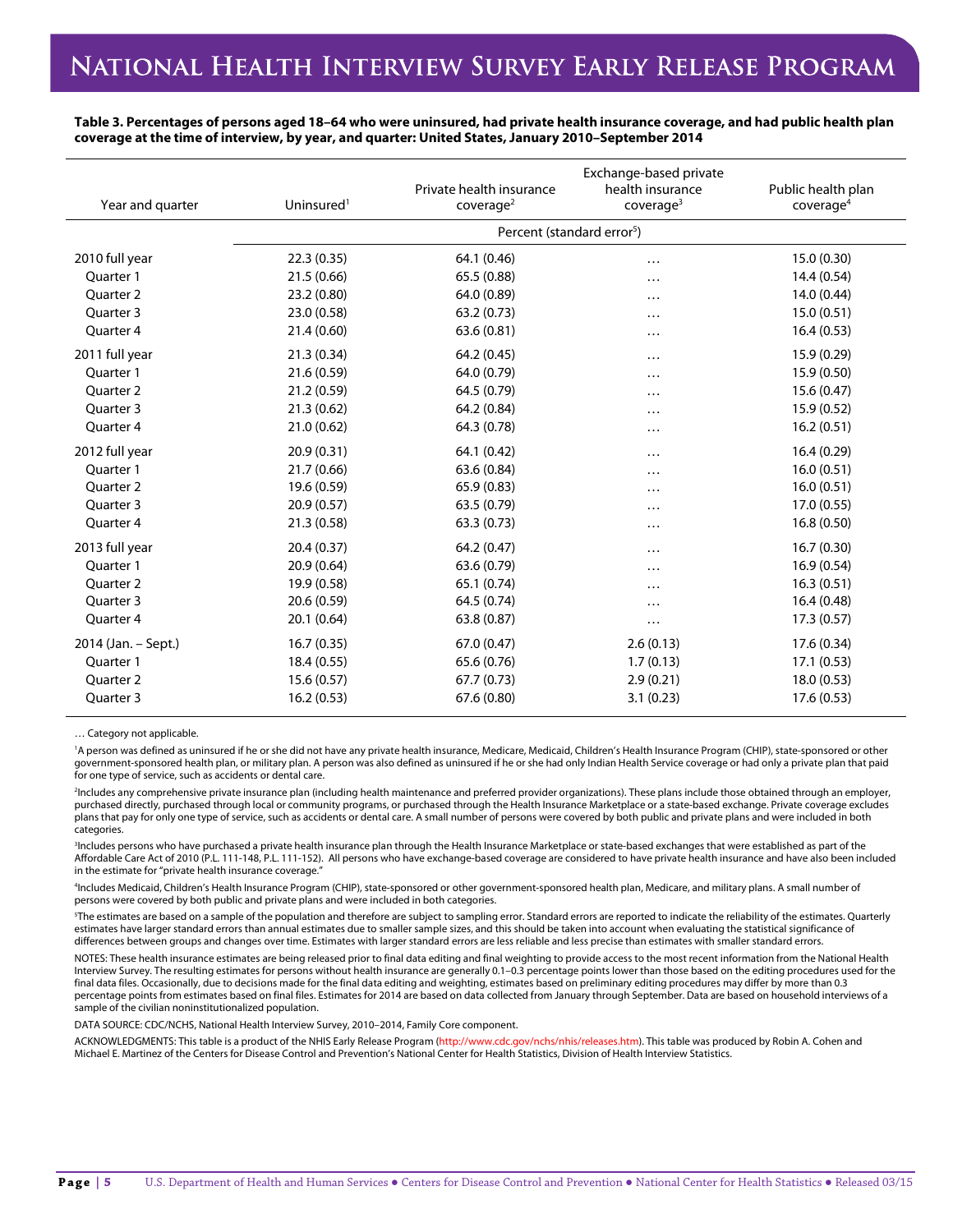**Table 4. Percentages of persons aged 18–64 who were uninsured, had private health insurance coverage, and had public health plan coverage at the time of interview, by sex, year, and quarter: United States, January 2010–September 2014**

| Sex, year, and quarter | Uninsured <sup>1</sup>                 | Private health insurance<br>coverage <sup>2</sup> | Exchange-based private<br>health insurance<br>coverage <sup>3</sup> | Public health plan<br>coverage <sup>4</sup> |  |
|------------------------|----------------------------------------|---------------------------------------------------|---------------------------------------------------------------------|---------------------------------------------|--|
|                        | Percent (standard error <sup>5</sup> ) |                                                   |                                                                     |                                             |  |
|                        |                                        |                                                   |                                                                     |                                             |  |
| Male                   |                                        |                                                   |                                                                     |                                             |  |
| 2010 full year         | 25.3 (0.44)                            | 63.4 (0.51)                                       | .                                                                   | 12.5 (0.30)                                 |  |
| Quarter 1              | 24.7 (0.84)                            | 64.7 (0.93)                                       | $\cdots$                                                            | 12.0 (0.54)                                 |  |
| Quarter 2              | 26.4 (0.93)                            | 63.5 (0.99)                                       |                                                                     | 11.2 (0.49)                                 |  |
| Quarter 3              | 26.3(0.75)                             | 62.2 (0.82)                                       | $\cdots$                                                            | 12.6 (0.50)                                 |  |
| Quarter 4              | 24.0 (0.74)                            | 63.3 (0.87)                                       |                                                                     | 14.1(0.55)                                  |  |
| 2011 full year         | 23.7 (0.40)                            | 63.9 (0.49)                                       | $\cdots$                                                            | 13.8 (0.30)                                 |  |
| Quarter 1              | 24.0 (0.72)                            | 63.7 (0.86)                                       |                                                                     | 13.6 (0.52)                                 |  |
| Quarter 2              | 23.8 (0.72)                            | 64.0 (0.92)                                       |                                                                     | 13.5(0.51)                                  |  |
| Quarter 3              | 23.4 (0.75)                            | 64.2 (0.90)                                       |                                                                     | 14.0 (0.52)                                 |  |
| Quarter 4              | 23.6 (0.69)                            | 63.8 (0.82)                                       | $\cdots$                                                            | 14.0 (0.53)                                 |  |
| 2012 full year         | 23.2 (0.38)                            | 64.0 (0.46)                                       | $\cdots$                                                            | 14.2 (0.31)                                 |  |
| Quarter 1              | 24.0 (0.78)                            | 63.6 (0.92)                                       | $\cdots$                                                            | 13.8 (0.54)                                 |  |
| <b>Ouarter 2</b>       | 21.6 (0.68)                            | 66.1 (0.90)                                       | $\cdots$                                                            | 13.9 (0.58)                                 |  |
| Quarter 3              | 23.5 (0.71)                            | 63.5 (0.82)                                       | $\cdots$                                                            | 14.3 (0.57)                                 |  |
| Quarter 4              | 23.8 (0.71)                            | 62.7 (0.84)                                       | $\cdots$                                                            | 14.5 (0.54)                                 |  |
| 2013 full year         | 22.5 (0.42)                            | 64.6 (0.49)                                       | $\cdots$                                                            | 14.2 (0.32)                                 |  |
| Quarter 1              | 23.3 (0.80)                            | 63.9 (0.90)                                       |                                                                     | 14.3 (0.58)                                 |  |
| Quarter 2              | 22.7 (0.72)                            | 64.3 (0.84)                                       |                                                                     | 14.2 (0.58)                                 |  |
| Quarter 3              | 22.3 (0.70)                            | 65.0 (0.80)                                       | .                                                                   | 14.1 (0.54)                                 |  |
| Quarter 4              | 21.9 (0.78)                            | 65.0 (0.90)                                       |                                                                     | 14.3 (0.56)                                 |  |
|                        |                                        |                                                   | $\cdots$                                                            |                                             |  |
| 2014 (Jan.-Sept.)      | 18.7 (0.43)                            | 67.3(0.51)                                        | 2.3(0.13)                                                           | 15.3 (0.39)                                 |  |
| Quarter 1              | 20.0 (0.66)                            | 66.3 (0.84)                                       | 1.6(0.14)                                                           | 14.9 (0.59)                                 |  |
| Quarter 2              | 17.8 (0.72)                            | 67.8 (0.79)                                       | 2.7(0.24)                                                           | 15.7 (0.64)                                 |  |
| Quarter 3              | 18.1 (0.66)                            | 67.8 (0.85)                                       | 2.7(0.24)                                                           | 15.4 (0.58)                                 |  |
| Female                 |                                        |                                                   |                                                                     |                                             |  |
| 2010 full year         | 19.3 (0.32)                            | 64.7 (0.47)                                       |                                                                     | 17.4 (0.38)                                 |  |
| Quarter 1              | 18.4 (0.65)                            | 66.2 (0.95)                                       | .                                                                   | 16.8 (0.68)                                 |  |
| Quarter 2              | 20.1 (0.76)                            | 64.5 (0.92)                                       | .                                                                   | 16.8(0.55)                                  |  |
| Quarter 3              | 19.7 (0.57)                            | 64.2 (0.80)                                       |                                                                     | 17.3(0.67)                                  |  |
| Quarter 4              | 18.8 (0.60)                            | 64.0 (0.87)                                       | $\cdots$                                                            | 18.6 (0.68)                                 |  |
| 2011 full year         | 18.9 (0.36)                            | 64.5 (0.47)                                       | $\cdots$                                                            | 18.0 (0.34)                                 |  |
| Quarter 1              | 19.2 (0.59)                            | 64.3 (0.86)                                       |                                                                     | 18.1 (0.62)                                 |  |
| Quarter 2              | 18.6 (0.59)                            | 64.9 (0.81)                                       | $\cdots$                                                            | 17.8 (0.57)                                 |  |
| Quarter 3              | 19.3 (0.64)                            | 64.1 (0.89)                                       | $\cdots$                                                            | 17.8 (0.65)                                 |  |
| Quarter 4              | 18.4 (0.71)                            | 64.8 (0.93)                                       | $\cdots$<br>.                                                       | 18.4 (0.66)                                 |  |
| 2012 full year         | 18.6 (0.33)                            | 64.2 (0.44)                                       | $\cdots$                                                            | 18.6 (0.34)                                 |  |
| Quarter 1              | 19.6 (0.66)                            | 63.5 (0.90)                                       |                                                                     | 18.0(0.61)                                  |  |
| Quarter 2              | 17.7 (0.60)                            | 65.8 (0.86)                                       | $\cdots$                                                            | 18.0 (0.57)                                 |  |
| Quarter 3              | 18.5(0.61)                             |                                                   | $\cdots$                                                            | 19.5 (0.66)                                 |  |
|                        |                                        | 63.5 (0.88)                                       | $\cdots$                                                            |                                             |  |
| Quarter 4              | 18.8 (0.59)                            | 63.9 (0.76)                                       | $\cdots$                                                            | 18.9 (0.59)                                 |  |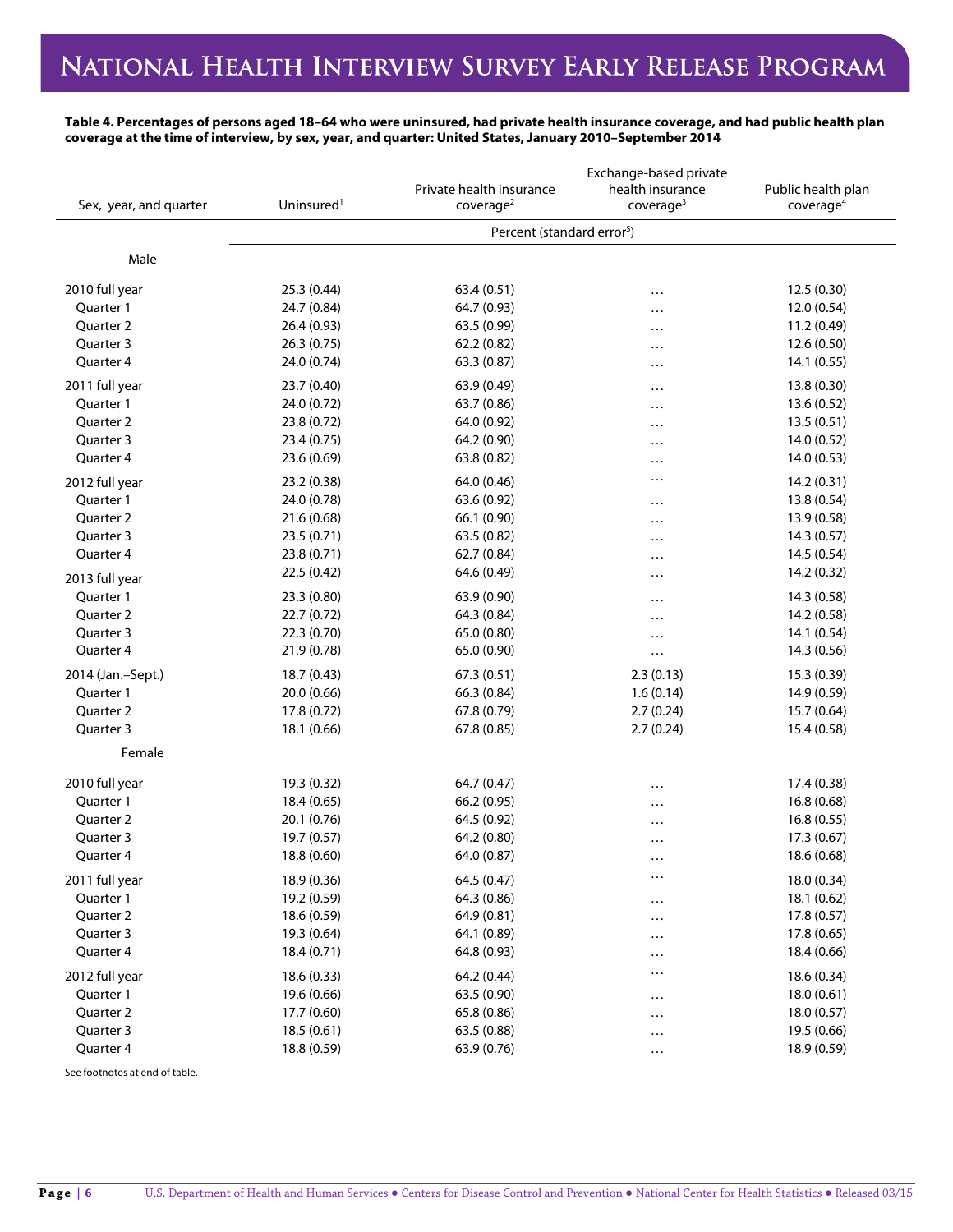| Sex, year, and quarter | Uninsured <sup>1</sup> | Private health insurance<br>cover aq <sup>2</sup> | Exchange-based private<br>health insurance<br>cover aq <sup>3</sup> | Public health plan<br>coverage <sup>4</sup> |
|------------------------|------------------------|---------------------------------------------------|---------------------------------------------------------------------|---------------------------------------------|
|                        |                        |                                                   | Percent (standard error <sup>5</sup> )                              |                                             |
| 2013 full year         | 18.3(0.37)             | 64.0 (0.51)                                       | $\cdots$                                                            | 19.1 (0.36)                                 |
| Ouarter 1              | 18.7 (0.62)            | 63.4(0.85)                                        | $\cdots$                                                            | 19.3 (0.65)                                 |
| Ouarter 2              | 17.3(0.57)             | 65.9 (0.79)                                       | $\cdots$                                                            | 18.4 (0.59)                                 |
| Ouarter 3              | 18.9 (0.60)            | 63.9(0.81)                                        | $\cdots$                                                            | 18.7(0.57)                                  |
| Ouarter 4              | 18.4 (0.67)            | 62.6(0.96)                                        | $\cdots$                                                            | 20.2(0.73)                                  |
| 2014 (Jan.-Sept.)      | 14.9 (0.36)            | 66.7(0.52)                                        | 2.8(0.16)                                                           | 19.7 (0.39)                                 |
| Ouarter 1              | 16.8(0.59)             | 65.1 (0.86)                                       | 1.8(0.18)                                                           | 19.3 (0.62)                                 |
| Ouarter 2              | 13.5 (0.56)            | 67.6(0.84)                                        | 3.1(0.23)                                                           | 20.2(0.64)                                  |
| Ouarter 3              | 14.3 (0.52)            | 67.4 (0.89)                                       | 3.5(0.28)                                                           | 19.7 (0.66)                                 |

**Table 4. Percentages of persons aged 18–64 who were uninsured, had private health insurance coverage, and had public health plan coverage at the time of interview, by sex, year, and quarter: United States, January 2010–September 2014—***Continued*

… Category not applicable.

<sup>1</sup>A person was defined as uninsured if he or she did not have any private health insurance, Medicare, Medicaid, Children's Health Insurance Program (CHIP), state-sponsored or other government-sponsored health plan, or military plan. A person was also defined as uninsured if he or she had only Indian Health Service coverage or had only a private plan that paid for one type of service, such as accidents or dental care.

2 Includes any comprehensive private insurance plan (including health maintenance and preferred provider organizations). These plans include those obtained through an employer, purchased directly, or purchased through local or community programs. Private coverage excludes plans that pay for only one type of service, such as accidents or dental care. A small number of persons were covered by both public and private plans and were included in both categories.

<sup>3</sup>Includes persons who have purchased a private health insurance plan through the Health Insurance Marketplace or state-based exchanges that were established as part of the Affordable Care Act of 2010 (P.L. 111-148, P.L. 111-152). All persons who have exchange-based coverage are considered to have private health insurance and have also been included in the estimate for "private health insurance coverage."

4 Includes Medicaid, Children's Health Insurance Program (CHIP), state-sponsored or other government-sponsored health plan, Medicare, and military plans. A small number of persons were covered by both public and private plans and were included in both categories.

<sup>5</sup>The estimates are based on a sample of the population and therefore are subject to sampling error. Standard errors are reported to indicate the reliability of the estimates. Quarterly estimates have larger standard errors than annual estimates due to smaller sample sizes, and this should be taken into account when evaluating the statistical significance of differences between groups and changes over time. Estimates with larger standard errors are less reliable and less precise than estimates with smaller standard errors.

NOTES: These health insurance estimates are being released prior to final data editing and final weighting to provide access to the most recent information from the National Health Interview Survey. The resulting estimates for persons without health insurance are generally 0.1–0.3 percentage points lower than those based on the editing procedures used for the final data files. Occasionally, due to decisions made for the final data editing and weighting, estimates based on preliminary editing procedures may differ by more than 0.3 percentage points from estimates based on final files. Estimates for 2014 are based on data collected from January through September. Data are based on household interviews of a sample of the civilian noninstitutionalized population.

DATA SOURCE: CDC/NCHS, National Health Interview Survey, 2010–2014, Family Core component.

ACKNOWLEDGMENTS: This table is a product of the NHIS Early Release Program [\(http://www.cdc.gov/nchs/nhis/releases.htm\).](http://www.cdc.gov/nchs/nhis/releases.htm) This table was produced by Robin A. Cohen and Michael E. Martinez of the Centers for Disease Control and Prevention's National Center for Health Statistics, Division of Health Interview Statistics.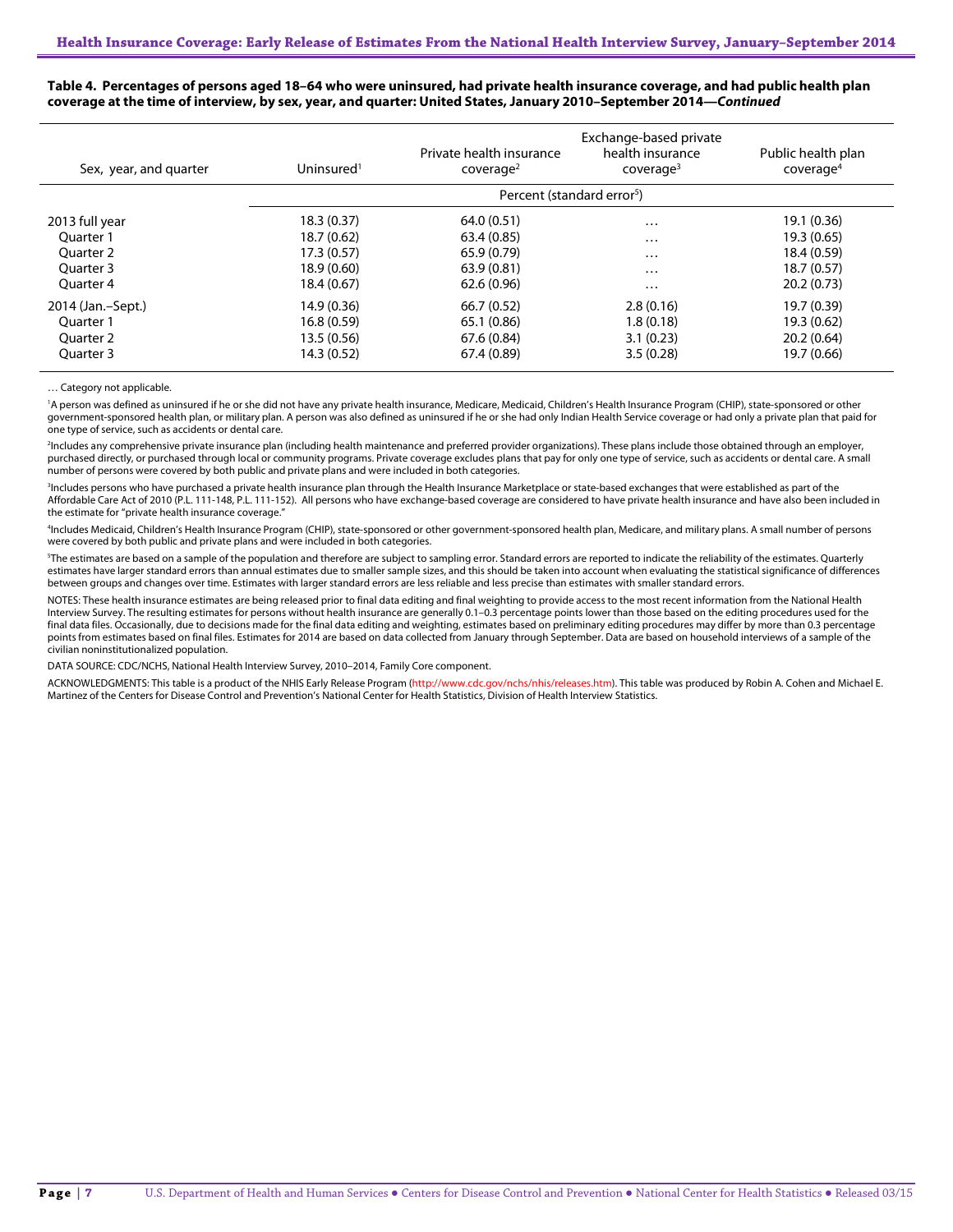### **Table 5. Percentages of persons aged 18-64 who were uninsured, had private health insurance coverage, and had public health plan coverage at the time of interview, by race/ethnicity, year, and quarter: United States, January 2010–September 2014**

| Race/ethnicity, year, and quarter | Uninsured <sup>1</sup> | Private health<br>insurance coverage <sup>2</sup> | Exchange-based<br>private health<br>insurance coverage <sup>3</sup> | Public health plan<br>coverage <sup>4</sup> |  |
|-----------------------------------|------------------------|---------------------------------------------------|---------------------------------------------------------------------|---------------------------------------------|--|
|                                   |                        | Percent (standard error <sup>5</sup> )            |                                                                     |                                             |  |
| Hispanic or Latino <sup>6</sup>   |                        |                                                   |                                                                     |                                             |  |
| 2010 full year                    | 43.2 (0.91)            | 41.1 (0.85)                                       | .                                                                   | 16.3(0.64)                                  |  |
| Quarter 1                         | 42.4 (1.72)            | 42.9 (1.67)                                       | $\ddots$                                                            | 15.4 (1.10)                                 |  |
| Quarter 2                         | 44.9 (1.39)            | 39.7 (1.37)                                       | $\ddotsc$                                                           | 15.8 (0.92)                                 |  |
| Quarter 3                         | 44.1 (1.78)            | 40.5 (1.69)                                       | .                                                                   | 15.8 (0.98)                                 |  |
| Quarter 4                         | 41.5 (1.38)            | 41.1 (1.45)                                       | $\ddotsc$                                                           | 18.1 (1.00)                                 |  |
| 2011 full year                    | 42.2 (0.89)            | 40.3 (0.82)                                       | $\ddots$                                                            | 18.1 (0.63)                                 |  |
| Quarter 1                         | 42.0 (1.60)            | 41.2 (1.95)                                       | .                                                                   | 17.1 (1.18)                                 |  |
| Quarter 2                         | 41.4 (1.46)            | 40.2 (1.31)                                       | $\cdots$                                                            | 19.0 (0.86)                                 |  |
| Quarter 3                         | 42.6 (1.38)            | 39.5 (1.41)                                       | $\cdots$                                                            | 18.6 (1.10)                                 |  |
| Quarter 4                         | 42.7 (1.57)            | 40.2 (1.39)                                       | $\cdots$                                                            | 17.6 (1.00)                                 |  |
| 2012 full year                    | 41.3 (0.89)            | 40.4 (0.73)                                       | $\cdots$                                                            | 19.0 (0.64)                                 |  |
| Quarter 1                         | 42.6 (1.72)            | 41.0 (1.68)                                       | $\cdots$                                                            | 17.1 (1.02)                                 |  |
| Quarter 2                         | 39.7 (1.29)            | 42.0 (1.49)                                       | $\cdots$                                                            | 19.3 (1.04)                                 |  |
| Quarter 3                         | 40.5 (1.55)            | 39.8 (1.34)                                       | $\cdots$                                                            | 20.1 (1.39)                                 |  |
| Quarter 4                         | 42.2 (1.58)            | 38.8 (1.42)                                       | $\cdots$                                                            | 19.7 (1.03)                                 |  |
| 2013 full year                    | 40.6 (0.88)            | 42.1 (0.70)                                       | $\cdots$                                                            | 18.0 (0.62)                                 |  |
| Quarter 1                         | 41.4 (1.95)            | 40.7 (1.52)                                       | $\ddotsc$                                                           | 18.6 (1.17)                                 |  |
| Quarter 2                         | 41.3 (1.51)            | 41.9 (1.24)                                       | $\ddots$                                                            | 17.5 (0.94)                                 |  |
| Quarter 3                         | 39.5 (1.38)            | 43.0 (1.49)                                       | .                                                                   | 18.1(1.11)                                  |  |
| Quarter 4                         | 40.3 (1.47)            | 42.7 (1.40)                                       | $\cdots$                                                            | 17.7 (0.95)                                 |  |
| 2014 (Jan.-Sept.)                 | 34.3 (0.83)            | 46.3 (0.98)                                       | 2.6(0.36)                                                           | 20.1 (0.75)                                 |  |
| Quarter 1                         | 35.7 (1.43)            | 44.8 (1.62)                                       | 1.4(0.30)                                                           | 20.1 (1.09)                                 |  |
| Quarter 2                         | 33.2 (1.42)            | 47.2 (1.55)                                       | 3.0(0.61)                                                           | 20.3(1.16)                                  |  |
| Quarter 3                         | 34.0 (1.40)            | 46.8 (1.44)                                       | 3.4(0.55)                                                           | 19.8 (1.12)                                 |  |
| Non-Hispanic white, single race   |                        |                                                   |                                                                     |                                             |  |
| 2010 full year                    | 16.4(0.35)             | 72.2 (0.52)                                       | .                                                                   | 12.8 (0.34)                                 |  |
| Quarter 1                         | 15.6 (0.63)            | 73.4 (0.93)                                       | .                                                                   | 12.5 (0.60)                                 |  |
| Quarter 2                         | 17.0 (0.65)            | 72.7 (0.83)                                       | .                                                                   | 11.7 (0.49)                                 |  |
| Quarter 3                         | 16.7(0.64)             | 71.5 (0.92)                                       | $\ddotsc$                                                           | 13.0(0.63)                                  |  |
| Quarter 4                         | 16.1 (0.66)            | 71.4 (0.89)                                       | $\ddotsc$                                                           | 14.1 (0.61)                                 |  |
| 2011 full year                    | 15.6 (0.35)            | 72.5 (0.48)                                       | $\cdots$                                                            | 13.4(0.31)                                  |  |
| Quarter 1                         | 16.1(0.64)             | 71.8 (0.87)                                       | $\cdots$                                                            | 13.6 (0.57)                                 |  |
| Quarter 2                         | 15.8 (0.60)            | 72.9 (0.85)                                       | .                                                                   | 12.6 (0.50)                                 |  |
| Quarter 3                         | 15.7 (0.64)            | 72.6 (0.86)                                       | .                                                                   | 13.3(0.61)                                  |  |
| Quarter 4                         | 14.8 (0.59)            | 72.8 (0.94)                                       | $\cdots$                                                            | 14.1 (0.62)                                 |  |
| 2012 full year                    | 15.1 (0.31)            | 72.7 (0.46)                                       | $\cdots$                                                            | 13.7 (0.33)                                 |  |
| Quarter 1                         | 16.0(0.67)             | 72.3 (0.88)                                       | $\cdots$                                                            | 13.1 (0.58)                                 |  |
| Quarter 2                         | 14.2 (0.62)            | 74.5 (0.83)                                       | .                                                                   | 13.1(0.51)                                  |  |
| Quarter 3                         | 15.1 (0.58)            | 71.9 (0.87)                                       |                                                                     | 14.7 (0.61)                                 |  |
| Quarter 4                         | 15.1 (0.59)            | 72.3 (0.85)                                       | $\ddots$                                                            | 13.9 (0.57)                                 |  |
| 2013 full year                    | 14.5 (0.34)            | 72.7 (0.49)                                       | $\cdots$                                                            | 14.4 (0.32)                                 |  |
| Quarter 1                         | 15.2 (0.62)            | 71.8 (0.91)                                       | .                                                                   | 14.6 (0.62)                                 |  |
| Quarter 2                         | 13.9 (0.54)            | 73.6 (0.82)                                       | $\cdots$                                                            | 14.2 (0.61)                                 |  |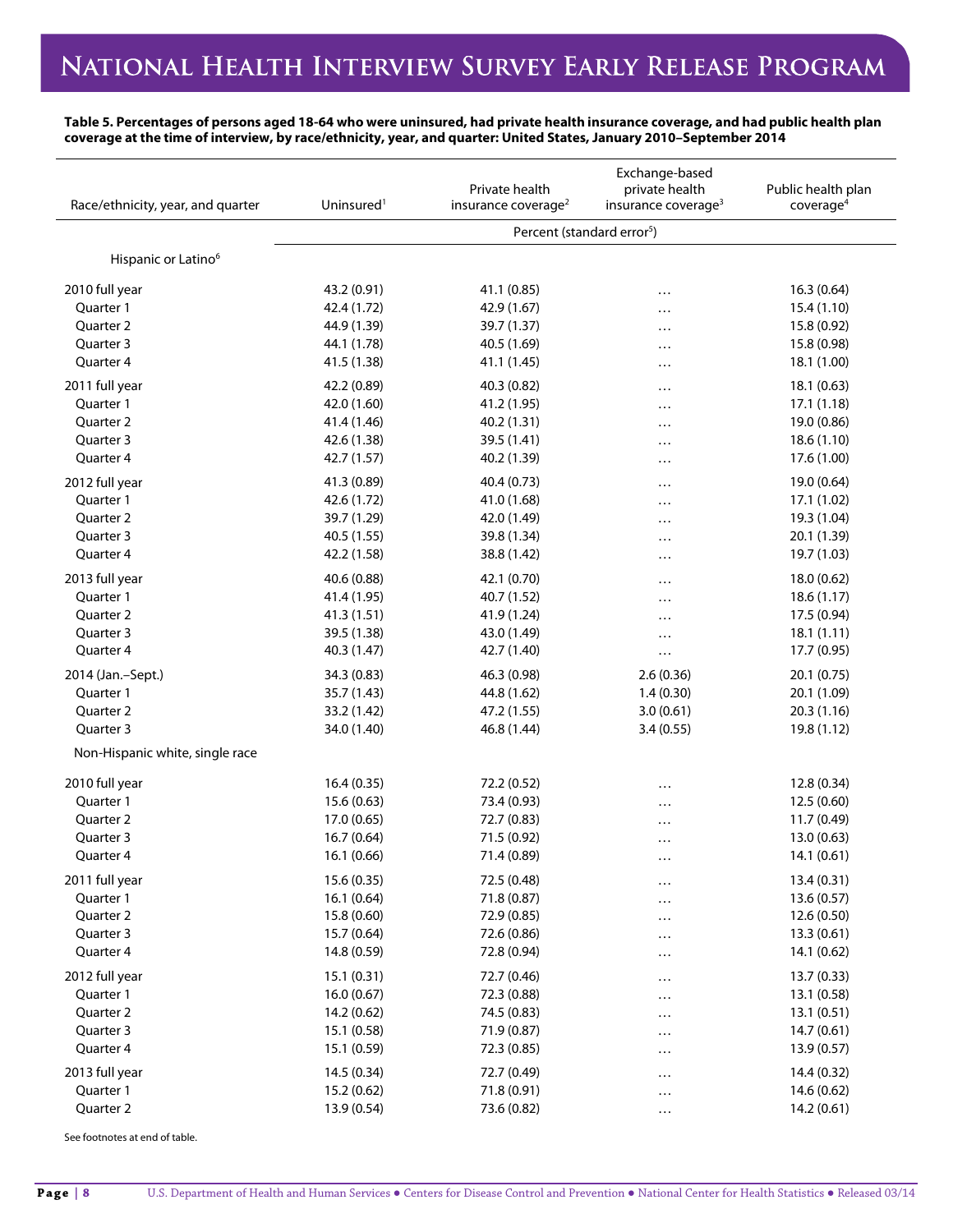| Race/ethnicity, year, and quarter | Uninsured <sup>1</sup>                 | Private health<br>insurance coverage <sup>2</sup> | Exchange-based<br>private health<br>insurance coverage <sup>3</sup> | Public health plan<br>coverage <sup>4</sup> |  |
|-----------------------------------|----------------------------------------|---------------------------------------------------|---------------------------------------------------------------------|---------------------------------------------|--|
|                                   | Percent (standard error <sup>5</sup> ) |                                                   |                                                                     |                                             |  |
| 2013 full year-Con.               | 14.5 (0.34)                            | 72.7 (0.49)                                       | $\cdots$                                                            | 14.4 (0.32)                                 |  |
| Quarter 3                         | 14.7(0.61)                             | 72.8 (0.80)                                       |                                                                     | 14.0 (0.52)                                 |  |
| Quarter 4                         | 14.0(0.61)                             | 72.6 (0.96)                                       | .                                                                   | 14.7(0.67)                                  |  |
| 2014 (Jan.-Sept.)                 | 12.0 (0.32)                            | 74.9 (0.51)                                       | 2.3(0.15)                                                           | 14.5 (0.40)                                 |  |
| Quarter 1                         | 13.5(0.58)                             | 73.7 (0.87)                                       | 1.6(0.16)                                                           | 14.1 (0.66)                                 |  |
| Quarter 2                         | 11.1(0.58)                             | 75.5 (0.81)                                       | 2.6(0.23)                                                           | 14.9(0.61)                                  |  |
| Quarter 3                         | 11.4(0.52)                             | 75.6 (0.88)                                       | 2.9(0.28)                                                           | 14.6 (0.67)                                 |  |
| Non-Hispanic black, single race   |                                        |                                                   |                                                                     |                                             |  |
| 2010 full year                    | 27.2 (0.75)                            | 49.3 (0.81)                                       | .                                                                   | 25.3 (0.70)                                 |  |
| Quarter 1                         | 27.9 (1.41)                            | 49.5 (1.60)                                       | .                                                                   | 24.3 (1.41)                                 |  |
| Quarter 2                         | 26.5 (1.33)                            | 49.4 (1.72)                                       | .                                                                   | 25.7 (1.32)                                 |  |
| Quarter 3                         | 28.6 (1.14)                            | 48.6 (1.35)                                       | .                                                                   | 24.8 (1.31)                                 |  |
| Quarter 4                         | 25.6 (1.33)                            | 49.6 (1.80)                                       | .                                                                   | 26.3 (1.46)                                 |  |
| 2011 full year                    | 24.8 (0.65)                            | 50.5 (0.79)                                       | .                                                                   | 26.2 (0.75)                                 |  |
| Quarter 1                         | 23.9 (1.26)                            | 52.2 (1.67)                                       | .                                                                   | 25.8(1.18)                                  |  |
| <b>Ouarter 2</b>                  | 24.2 (1.24)                            | 51.1 (1.55)                                       | $\cdots$                                                            | 26.5 (1.44)                                 |  |
| Quarter 3                         | 25.0 (1.16)                            | 50.1 (1.49)                                       | .                                                                   | 25.9 (1.27)                                 |  |
| Quarter 4                         | 26.2 (1.44)                            | 48.8 (1.57)                                       | .                                                                   | 26.6 (1.49)                                 |  |
| 2012 full year                    | 23.6 (0.61)                            | 50.8 (0.75)                                       | .                                                                   | 27.0 (0.68)                                 |  |
| Ouarter 1                         | 26.0 (1.19)                            | 46.3 (1.50)                                       | .                                                                   | 29.1 (1.21)                                 |  |
| Quarter 2                         | 21.9 (1.34)                            | 53.1 (1.93)                                       | .                                                                   | 25.8 (1.40)                                 |  |
| Quarter 3                         | 24.1 (1.05)                            | 51.7 (1.47)                                       | .                                                                   | 25.7(1.27)                                  |  |
| Quarter 4                         | 22.6(1.25)                             | 52.2 (1.52)                                       | .                                                                   | 27.3 (1.34)                                 |  |
| 2013 full year                    | 24.9 (0.62)                            | 50.0 (0.91)                                       | .                                                                   | 26.6 (0.80)                                 |  |
| Quarter 1                         | 25.5(1.16)                             | 50.6 (1.58)                                       | .                                                                   | 25.0 (1.37)                                 |  |
| Quarter 2                         | 23.6 (1.23)                            | 50.8 (1.68)                                       | .                                                                   | 26.7 (1.32)                                 |  |
| Quarter 3                         | 25.9(1.23)                             | 50.3 (1.45)                                       | .                                                                   | 26.0 (1.25)                                 |  |
| Quarter 4                         | 24.6 (1.39)                            | 48.3 (1.70)                                       | $\cdots$                                                            | 28.7 (1.55)                                 |  |
| 2014 (Jan.-Sept.)                 | 17.9 (0.64)                            | 52.9 (0.94)                                       | 2.8(0.28)                                                           | 30.7 (0.81)                                 |  |
| Quarter 1                         | 20.2 (1.16)                            | 51.6 (1.67)                                       | 1.4(0.38)                                                           | 29.7 (1.30)                                 |  |
| Quarter 2                         | 15.9 (1.04)                            | 54.4 (1.73)                                       | 3.7(0.51)                                                           | 31.1 (1.53)                                 |  |
| Quarter 3                         | 17.5 (1.00)                            | 52.6 (1.81)                                       | 3.3(0.48)                                                           | 31.5 (1.54)                                 |  |

#### **Table 5. Percentages of persons aged 18-64 who were uninsured, had private health insurance coverage, and had public health plan coverage at the time of interview, by race/ethnicity, year, and quarter: United States, January 2010–September 2014—***Continued*

… Category not applicable.

<sup>1</sup>A person was defined as uninsured if he or she did not have any private health insurance, Medicare, Medicaid, Children's Health Insurance Program (CHIP), state-sponsored or other government-sponsored health plan, or military plan. A person was also defined as uninsured if he or she had only Indian Health Service coverage or had only a private plan that paid for one type of service, such as accidents or dental care.

2 Includes any comprehensive private insurance plan (including health maintenance and preferred provider organizations). These plans include those obtained through an employer, purchased directly, or purchased through local or community programs. Private coverage excludes plans that pay for only one type of service, such as accidents or dental care. A small number of persons were covered by both public and private plans and were included in both categories.

3 Includes persons who have purchased a private health insurance plan through the Health Insurance Marketplace or state-based exchanges that were established as part of the Affordable Care Act of 2010 (P.L. 111-148, P.L. 111-152). All persons who have exchange-based coverage are considered to have private health insurance and have also been included in the estimate for "private health insurance coverage.

4 Includes Medicaid, Children's Health Insurance Program (CHIP), state-sponsored or other government-sponsored health plan, Medicare, and military plans. A small number of persons were covered by both public and private plans and were included in both categories.

5 The estimates are based on a sample of the population and therefore are subject to sampling error. Standard errors are reported to indicate the reliability of the estimates. Quarterly estimates have larger standard errors than annual estimates due to smaller sample sizes, and this should be taken into account when evaluating the statistical significance of differences between groups and changes over time. Estimates with larger standard errors are less reliable and less precise than estimates with smaller standard errors.

<sup>6</sup>Refers to persons who are of Hispanic or Latino origin and may be of any race or combination of races.

NOTES: These health insurance estimates are being released prior to final data editing and final weighting to provide access to the most recent information from the National Health Interview Survey. The resulting estimates for persons without health insurance are generally 0.1–0.3 percentage points lower than those based on the editing procedures used for the final data files. Occasionally, due to decisions made for the final data editing and weighting, estimates based on preliminary editing procedures may differ by more than 0.3 percentage points from estimates based on final files. Estimates for 2014 are based on data collected from January through September. Data are based on household interviews of a sample of the civilian noninstitutionalized population.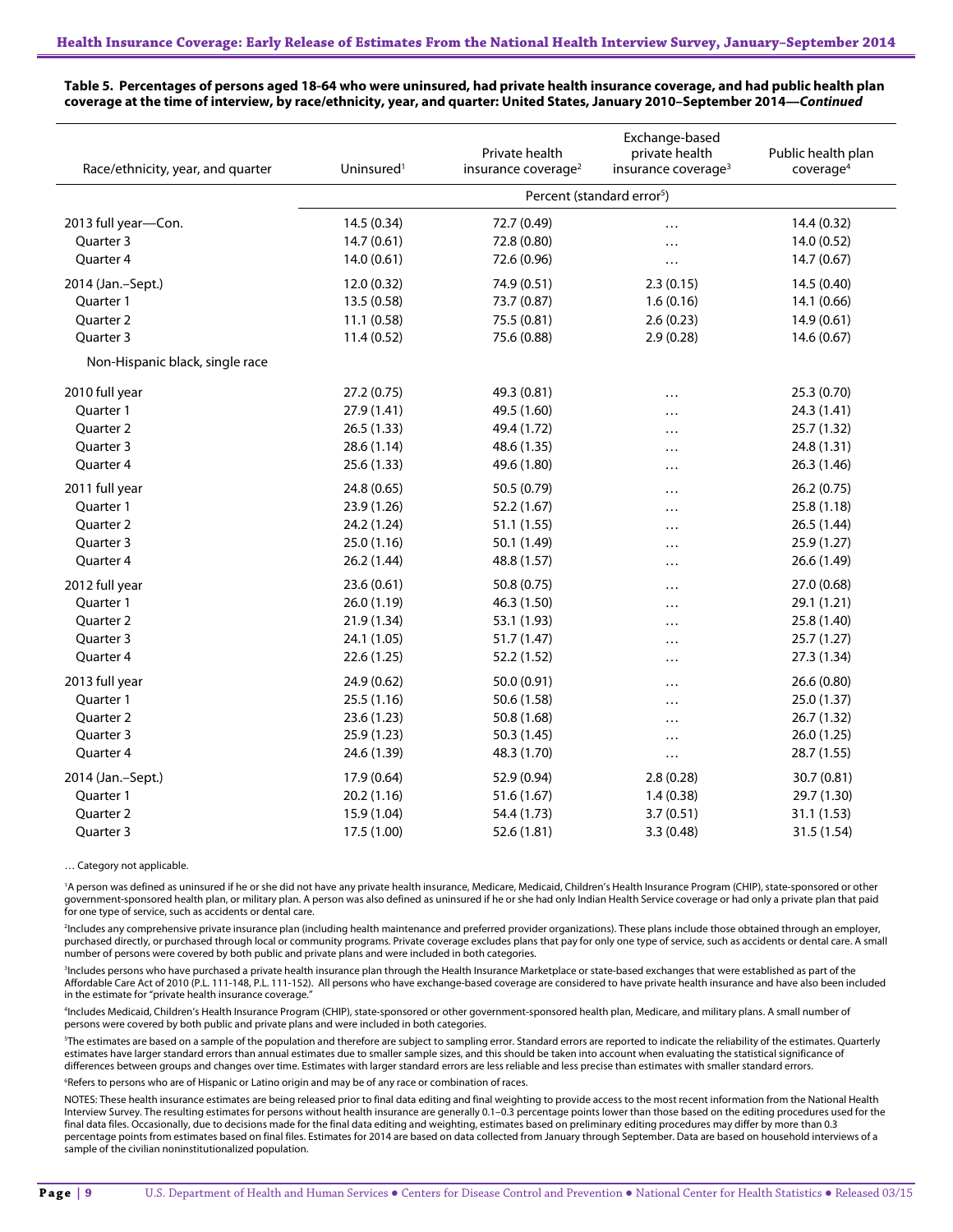DATA SOURCE: CDC/NCHS, National Health Interview Survey, 2010–2014, Family Core component.

ACKNOWLEDGMENTS: This table is a product of the NHIS Early Release Program (<mark>http://www.cdc.gov/nchs/nhis/releases.htm</mark>). This table was produced by Robin A. Cohen and<br>Michael E. Martinez of the Centers for Disease Control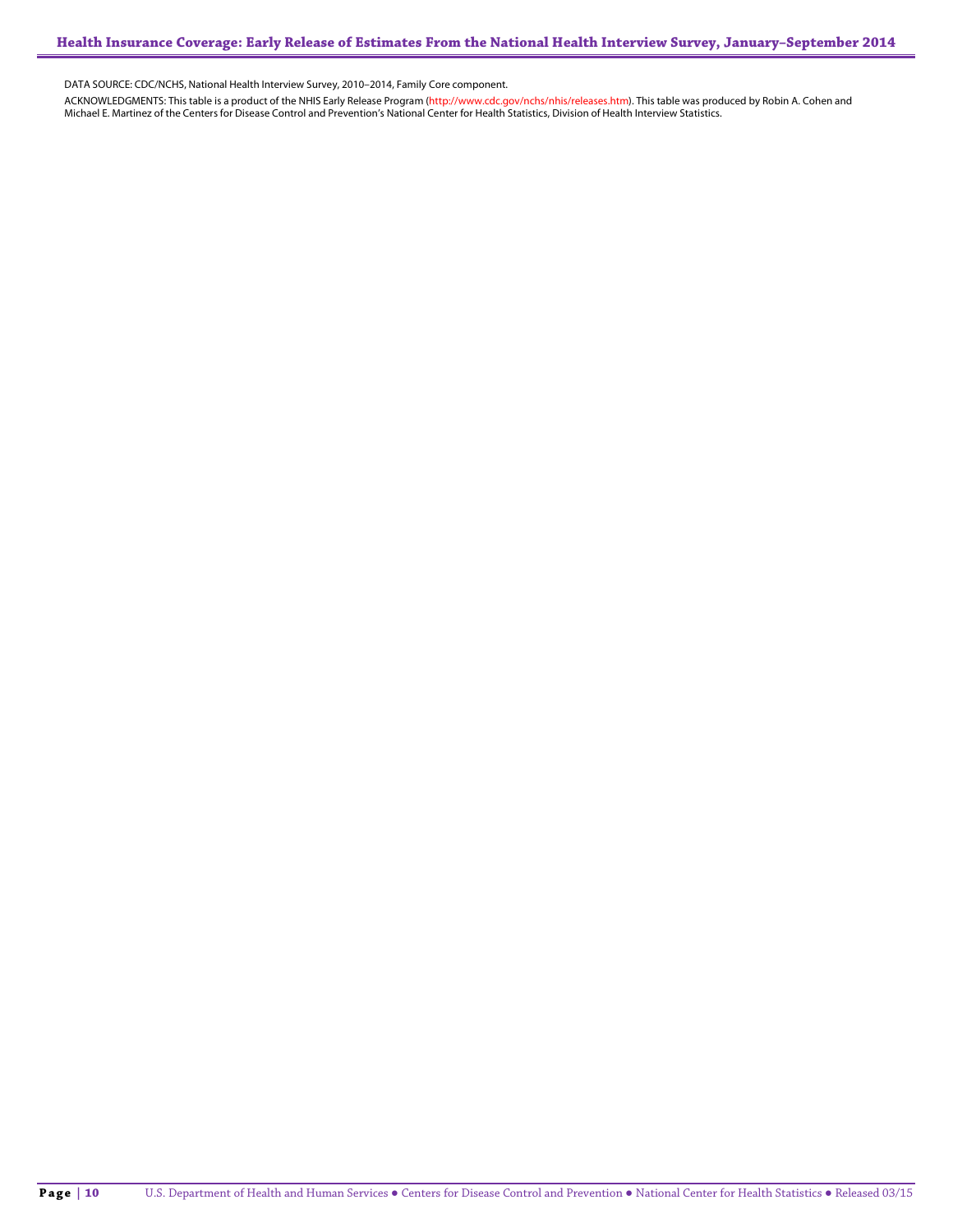## NATIONAL HEALTH INTERVIEW SURVEY EARLY RELEASE PROGRAM

**Table 6. Percentages of persons aged 18-64 who were uninsured, had private health insurance coverage, and had public health plan coverage at the time of interview, by poverty status, year, and quarter: United States, January 2010–September 2014**

| Poverty status <sup>1</sup> , year, and quarter | Uninsured <sup>2</sup> | Private health<br>insurance coverage <sup>3</sup> | Exchange-based<br>private health<br>insurance coverage <sup>4</sup> | Public health plan<br>coverage <sup>5</sup> |
|-------------------------------------------------|------------------------|---------------------------------------------------|---------------------------------------------------------------------|---------------------------------------------|
|                                                 |                        |                                                   | Percent (standard error <sup>6</sup> )                              |                                             |
| Poor (<100% FPL)                                |                        |                                                   |                                                                     |                                             |
| 2010 full year                                  | 42.2 (0.99)            | 19.6 (0.89)                                       | .                                                                   | 38.8 (0.97)                                 |
| Quarter 1                                       | 44.0 (1.79)            | 17.6 (0.68)                                       |                                                                     | 39.1 (1.82)                                 |
| Quarter 2                                       | 43.5 (1.87)            | 19.4 (1.67)                                       | .                                                                   | 37.5 (1.83)                                 |
| Quarter 3                                       | 43.7 (1.75)            | 17.0 (1.50)                                       |                                                                     | 40.0 (1.75)                                 |
| Quarter 4                                       | 38.1 (1.58)            | 24.1 (1.61)                                       | .                                                                   | 38.6 (1.74)                                 |
| 2011 full year                                  | 40.1 (0.91)            | 21.2 (1.02)                                       | .                                                                   | 39.6 (0.93)                                 |
| Quarter 1                                       | 39.8 (0.64)            | 21.6 (1.79)                                       |                                                                     | 39.3 (1.67)                                 |
| Quarter 2                                       | 37.2 (1.83)            | 23.8 (2.48)                                       | .                                                                   | 39.9 (1.87)                                 |
| Quarter 3                                       | 42.2 (1.84)            | 17.1 (1.86)                                       | .                                                                   | 41.7 (1.64)                                 |
| Quarter 4                                       | 41.1 (1.84)            | 22.1 (1.98)                                       | .                                                                   | 37.5 (1.83)                                 |
| 2012 full year                                  | 40.1 (0.90)            | 20.2 (1.09)                                       | .                                                                   | 40.8 (0.94)                                 |
| Quarter 1                                       | 42.7 (1.62)            | 19.6 (1.69)                                       |                                                                     | 38.6 (1.60)                                 |
| Quarter 2                                       | 38.9 (2.03)            | 21.0(3.13)                                        |                                                                     | 41.3 (1.71)                                 |
| Quarter 3                                       | 41.0 (1.43)            | 17.2 (1.46)                                       | $\cdots$                                                            | 42.3 (1.82)                                 |
| Quarter 4                                       | 37.6 (1.58)            | 22.6 (1.96)                                       | .                                                                   | 40.9 (1.62)                                 |
| 2013 full year                                  | 39.3 (1.00)            | 19.0 (0.97)                                       | .                                                                   | 42.4 (0.95)                                 |
| Quarter 1                                       | 39.1 (1.74)            | 19.5 (1.87)                                       | .                                                                   | 42.4 (1.91)                                 |
| Quarter 2                                       | 38.9 (1.79)            | 19.0 (2.22)                                       | .                                                                   | 42.7 (1.76)                                 |
| Quarter 3                                       | 40.2 (1.90)            | 18.1 (2.26)                                       | $\cdots$                                                            | 42.3 (1.76)                                 |
| Quarter 4                                       | 39.2 (1.77)            | 19.3 (1.70)                                       | $\cdots$                                                            | 42.3 (1.77)                                 |
| 2014 (Jan. - Sept.)                             | 33.5 (1.06)            | 20.8 (1.04)                                       | 1.8(0.23)                                                           | 46.6 (1.06)                                 |
| Quarter 1                                       | 34.9 (1.53)            | 20.5 (1.59)                                       | 1.0(0.27)                                                           | 45.4 (1.74)                                 |
| Quarter 2                                       | 33.5 (2.03)            | 20.2 (1.61)                                       | 2.5(0.49)                                                           | 47.0 (2.11)                                 |
| Quarter 3                                       | 32.0 (1.78)            | 21.5 (2.06)                                       | 2.1(0.37)                                                           | 47.5 (1.70)                                 |
| Near-poor (≥100% and <200% FPL)                 |                        |                                                   |                                                                     |                                             |
| 2010 full year                                  | 43.0 (0.74)            | 34.7 (0.74)                                       | $\cdots$                                                            | 23.7 (0.55)                                 |
| Quarter 1                                       | 43.8 (1.41)            | 34.8 (1.48)                                       |                                                                     | 22.8(1.15)                                  |
| Quarter 2                                       | 44.2 (1.52)            | 35.0 (1.44)                                       | .                                                                   | 22.1(1.17)                                  |
| Quarter 3                                       | 43.9 (1.50)            | 34.3 (1.54)                                       | .                                                                   | 23.5 (1.14)                                 |
| Quarter 4                                       | 40.2 (1.51)            | 34.8 (1.59)                                       | $\cdots$                                                            | 26.6 (1.35)                                 |
| 2011 full year                                  | 40.1 (0.72)            | 35.4 (0.75)                                       | $\cdots$                                                            | 25.9 (0.69)                                 |
| Quarter 1                                       | 40.3 (1.24)            | 36.1 (1.37)                                       | $\cdots$                                                            | 25.4 (1.21)                                 |
| Quarter 2                                       | 42.1 (1.41)            | 33.5 (1.32)                                       |                                                                     | 25.7 (1.14)                                 |
| Quarter 3                                       | 39.0 (1.31)            | 36.0 (1.34)                                       |                                                                     | 26.0 (1.25)                                 |
| Quarter 4                                       | 39.2 (1.49)            | 35.9 (1.40)                                       | $\cdots$                                                            | 26.5 (1.27)                                 |
| 2012 full year                                  | 39.2 (0.68)            | 37.2 (0.74)                                       |                                                                     | 25.2 (0.57)                                 |
| Quarter 1                                       | 41.0 (1.28)            | 35.8 (1.44)                                       |                                                                     | 24.4 (1.13)                                 |
| Quarter 2                                       | 37.8 (1.42)            | 38.4 (1.46)                                       | $\cdots$                                                            | 25.7 (1.12)                                 |
| Quarter 3                                       | 38.0 (1.51)            | 38.6 (1.62)                                       | $\cdots$                                                            | 25.1 (1.16)                                 |
| Quarter 4                                       | 40.0 (1.44)            | 35.9 (1.45)                                       |                                                                     | 25.4 (1.21)                                 |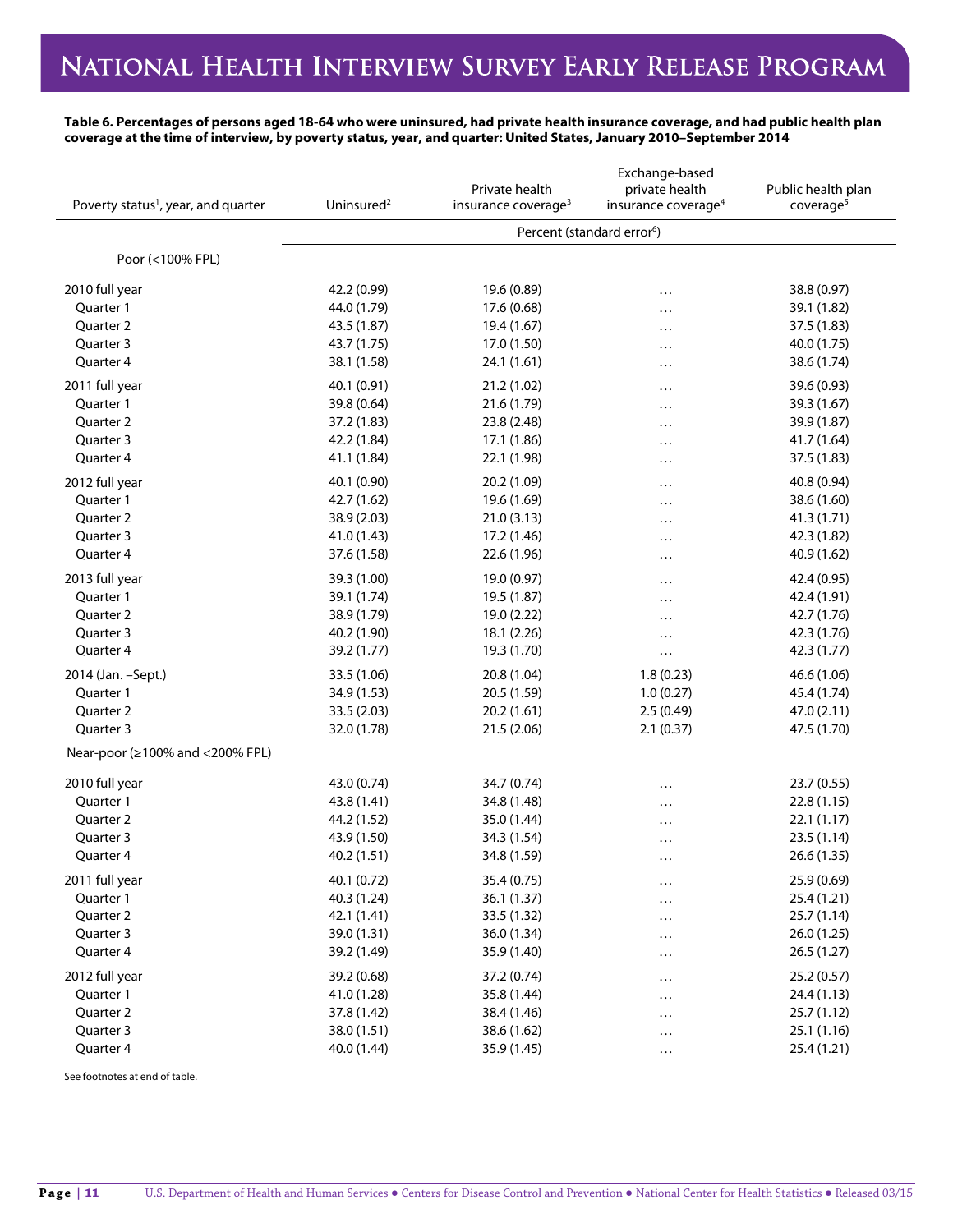| Poverty status <sup>1</sup> , year, and quarter | Uninsured <sup>2</sup>                 | Private health<br>insurance coverage <sup>3</sup> | Exchange-based<br>private health<br>insurance coverage <sup>4</sup> | Public health plan<br>coverage <sup>5</sup> |  |
|-------------------------------------------------|----------------------------------------|---------------------------------------------------|---------------------------------------------------------------------|---------------------------------------------|--|
|                                                 | Percent (standard error <sup>6</sup> ) |                                                   |                                                                     |                                             |  |
| 2013 full year                                  | 38.5 (0.84)                            | 36.4 (0.78)                                       | .                                                                   | 26.6 (0.78)                                 |  |
| Quarter 1                                       | 39.2 (1.42)                            | 33.8 (1.38)                                       | .                                                                   | 28.4 (1.42)                                 |  |
| Quarter 2                                       | 38.4 (1.55)                            | 37.9 (1.50)                                       | .                                                                   | 25.4 (1.33)                                 |  |
| Quarter 3                                       | 37.9 (1.34)                            | 39.3 (1.39)                                       | .                                                                   | 24.1 (1.19)                                 |  |
| Quarter 4                                       | 38.6 (1.42)                            | 34.6 (1.38)                                       | .                                                                   | 28.5 (1.44)                                 |  |
| 2014 (Jan. - Sept.)                             | 31.5 (0.79)                            | 41.6 (0.90)                                       | 4.2(0.38)                                                           | 28.6 (0.80)                                 |  |
| Quarter 1                                       | 34.4 (1.58)                            | 39.3 (1.53)                                       | 2.2(0.40)                                                           | 27.5 (1.24)                                 |  |
| Quarter 2                                       | 28.5 (1.20)                            | 43.5 (1.38)                                       | 5.1(0.56)                                                           | 29.6 (1.21)                                 |  |
| Ouarter 3                                       | 31.3 (1.32)                            | 42.1 (1.43)                                       | 5.3 (0.70)                                                          | 28.7 (1.27)                                 |  |
| Not-poor (≥200% FPL)                            |                                        |                                                   |                                                                     |                                             |  |
| 2010 full year                                  | 12.6(0.27)                             | 80.8 (0.36)                                       |                                                                     | 8.1(0.27)                                   |  |
| Quarter 1                                       | 11.5(0.50)                             | 82.2 (0.66)                                       | .                                                                   | 7.8(0.45)                                   |  |
| Quarter 2                                       | 13.2 (0.57)                            | 80.8 (0.66)                                       | .                                                                   | 7.4(0.36)                                   |  |
| Quarter 3                                       | 13.2 (0.57)                            | 80.1 (0.65)                                       | .                                                                   | 8.1(0.51)                                   |  |
| Quarter 4                                       | 12.4 (0.54)                            | 80.1 (0.69)                                       | .                                                                   | 9.0(0.46)                                   |  |
| 2011 full year                                  | 12.0 (0.28)                            | 81.1 (0.35)                                       | .                                                                   | 8.3(0.23)                                   |  |
| Quarter 1                                       | 12.0 (0.55)                            | 81.1 (0.64)                                       |                                                                     | 8.3 (0.40)                                  |  |
| <b>Ouarter 2</b>                                | 12.5 (0.49)                            | 80.5 (0.64)                                       | .                                                                   | 8.4(0.39)                                   |  |
| Quarter 3                                       | 12.0 (0.49)                            | 81.5 (0.64)                                       | .                                                                   | 8.0(0.39)                                   |  |
| Quarter 4                                       | 11.6 (0.50)                            | 81.4 (0.66)                                       | .                                                                   | 8.6(0.43)                                   |  |
| 2012 full year                                  | 11.4 (0.26)                            | 81.3 (0.38)                                       | .                                                                   | 8.7(0.29)                                   |  |
| Quarter 1                                       | 11.5(0.52)                             | 81.4 (0.68)                                       | .                                                                   | 8.5(0.52)                                   |  |
| <b>Ouarter 2</b>                                | 11.3 (0.52)                            | 81.7 (0.68)                                       | .                                                                   | 8.5(0.44)                                   |  |
| Quarter 3                                       | 11.3 (0.44)                            | 81.0 (0.64)                                       | .                                                                   | 9.3(0.51)                                   |  |
| Quarter 4                                       | 11.7(0.44)                             | 80.9 (0.62)                                       |                                                                     | 8.7 (0.49)                                  |  |
| 2013 full year                                  | 11.4(0.27)                             | 81.2 (0.37)                                       | .                                                                   | 8.9(0.26)                                   |  |
| Quarter 1                                       | 11.7 (0.56)                            | 81.7 (0.74)                                       | .                                                                   | 8.1(0.47)                                   |  |
| Quarter 2                                       | 11.4 (0.48)                            | 81.0 (0.62)                                       | .                                                                   | 9.0(0.45)                                   |  |
| Quarter 3                                       | 12.0 (0.54)                            | 80.0 (0.66)                                       | .                                                                   | 9.6(0.44)                                   |  |
| Quarter 4                                       | 10.5(0.59)                             | 82.0 (0.73)                                       | .                                                                   | 8.8(0.47)                                   |  |
| 2014 (Jan. - Sept.)                             | 9.1(0.27)                              | 83.5 (0.39)                                       | 2.3(0.14)                                                           | 8.7(0.29)                                   |  |
| Quarter 1                                       | 10.1(0.48)                             | 83.0 (0.62)                                       | 1.7(0.18)                                                           | 8.1(0.44)                                   |  |
| Quarter 2                                       | 8.6(0.43)                              | 83.0 (0.64)                                       | 2.5(0.23)                                                           | 9.7(0.48)                                   |  |
| Quarter 3                                       | 8.5 (0.40)                             | 84.4 (0.57)                                       | 2.7(0.27)                                                           | 8.3(0.42)                                   |  |

**Table 6. Percentages of persons aged 18-64 who were uninsured, had private health insurance coverage, and had public health plan coverage at the time of interview, by poverty status, year, and quarter: United States, January 2010–September 2014—***Continued*

… Category not applicable.

'Based on family income and family size, using the U.S. Census Bureau's poverty thresholds. "Poor" persons are defined as those below the poverty threshold; "Near-poor" persons have incomes of 100% to less than 200% of the poverty threshold; and "Not-poor" persons have incomes of 200% of the poverty threshold or greater. Persons with unknown poverty status are not shown in this table. The percentage of respondents with unknown poverty status was 12.2% in 2010, 11.5% in 2011, 11.4% in 2012, 10.2% in 2013 and 8.6% in the first three quarters of 2014. Estimates may differ from estimates that are based on both reported and imputed income. FPL is federal poverty level.

<sup>2</sup>A person was defined as uninsured if he or she did not have any private health insurance, Medicare, Medicaid, Children's Health Insurance Program (CHIP), state-sponsored or other government-sponsored health plan, or military plan. A person was also defined as uninsured if he or she had only Indian Health Service coverage or had only a private plan that paid for one type of service, such as accidents or dental care.

3 Includes any comprehensive private insurance plan (including health maintenance and preferred provider organizations). These plans include those obtained through an employer, purchased directly, or purchased through local or community programs. Private coverage excludes plans that pay for only one type of service, such as accidents or dental care. A<br>small number of persons were covered by both

4 Includes persons who have purchased a private health insurance plan through the Health Insurance Marketplace or state-based exchanges that were established as part of the Affordable Care Act of 2010 (P.L. 111-148, P.L. 111-152). All persons who have exchange-based coverage are considered to have private health insurance and have also been included in the estimate for "private health insurance coverage."

5 Includes Medicaid, Children's Health Insurance Program (CHIP), state-sponsored or other government-sponsored health plan, Medicare, and military plans. A small number of persons were covered by both public and private plans and were included in both categories.

<sup>6</sup>The estimates are based on a sample of the population and therefore are subject to sampling error. Standard errors are reported to indicate the reliability of the estimates. Quarterly estimates have larger standard errors than annual estimates due to smaller sample sizes, and this should be taken into account when evaluating the statistical significance of differences between groups and changes over time. Estimates with larger standard errors are less reliable and less precise than estimates with smaller standard errors.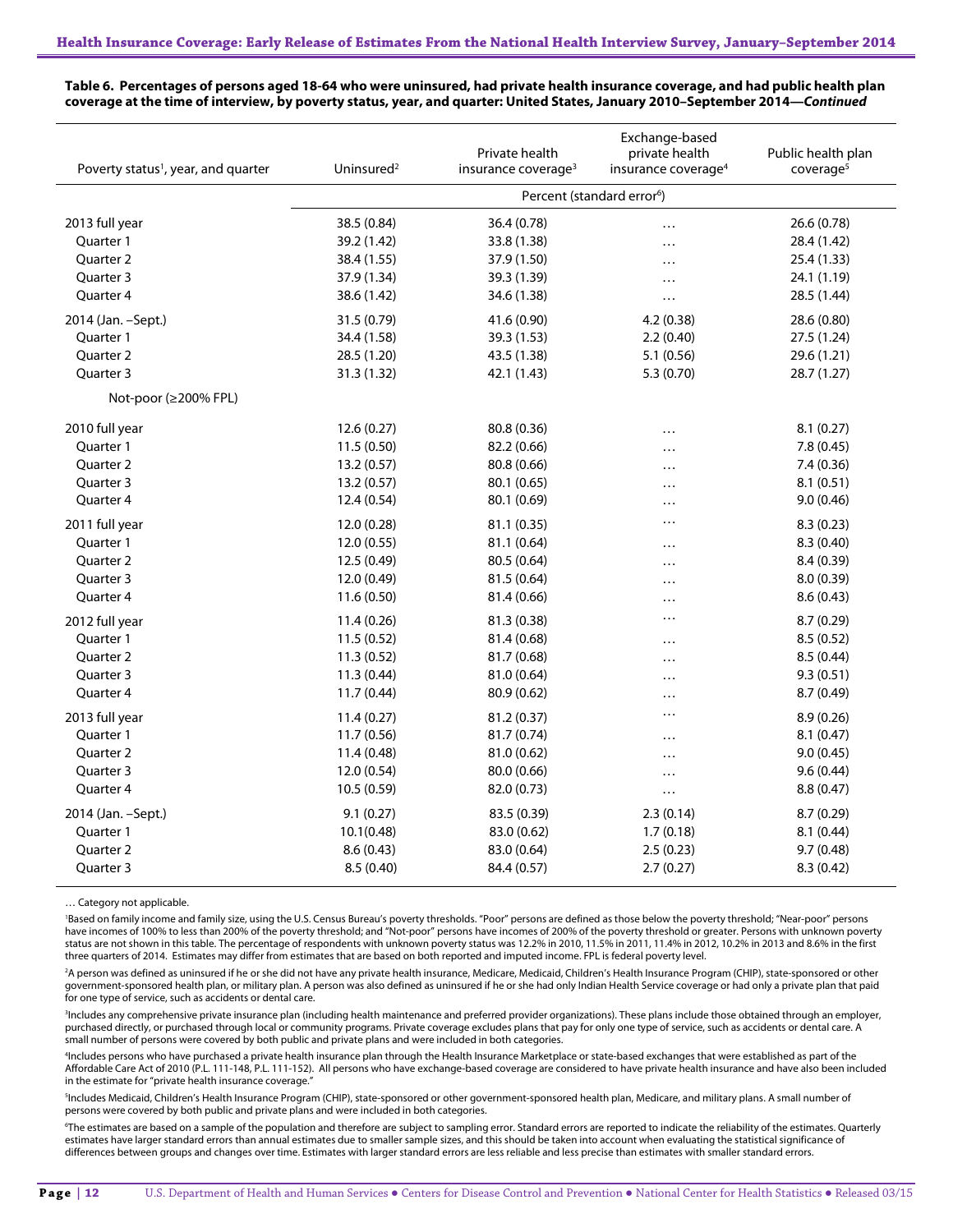NOTES: These health insurance estimates are being released prior to final data editing and final weighting to provide access to the most recent information from the National Health Interview Survey. The resulting estimates for persons without health insurance are generally 0.1–0.3 percentage points lower than those based on the editing procedures used for the final data files. Occasionally, due to decisions made for the final data editing and weighting, estimates based on preliminary editing procedures may differ by more than 0.3 percentage points from estimates based on final files. Estimates for 2014 are based on data collected from January through September. Data are based on household interviews of a sample of the civilian noninstitutionalized population.

DATA SOURCE: CDC/NCHS, National Health Interview Survey, 2010–2014, Family Core component.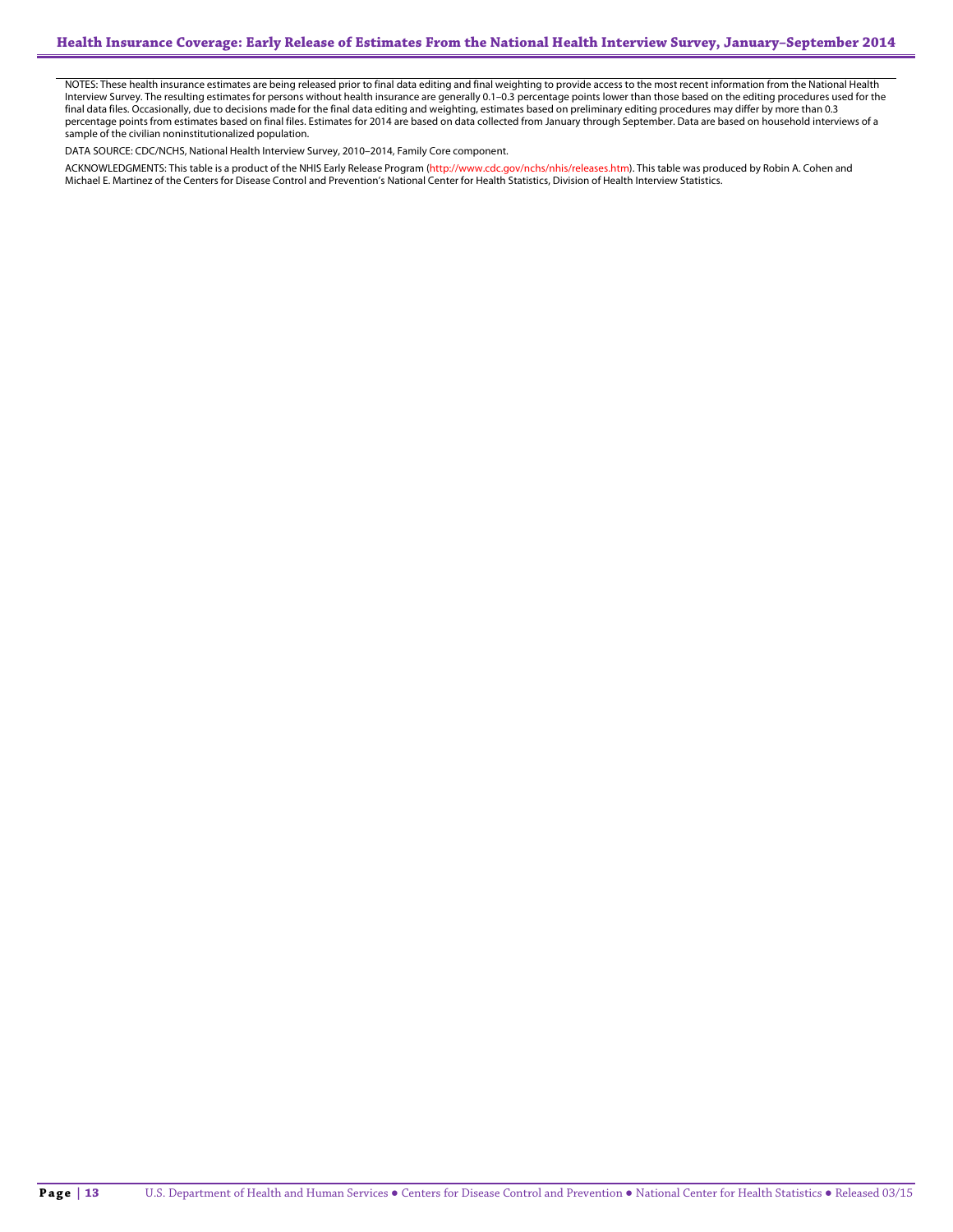### NATIONAL HEALTH INTERVIEW SURVEY EARLY RELEASE PROGRAM

| Characteristic, year and quarter | Percent (standard error <sup>1</sup> ) | Number in millions |
|----------------------------------|----------------------------------------|--------------------|
| Age group                        |                                        |                    |
| Under age 65                     |                                        |                    |
| 2014 (Jan. - Sept.)              | 2.1(0.11)                              | 5.6                |
| Quarter 1                        | 1.4(0.11)                              | 3.7                |
| Quarter 2                        | 2.4(0.17)                              | 6.3                |
| Quarter 3                        | 2.5(0.20)                              | 6.8                |
| Age 0-17                         |                                        |                    |
| 2014 (Jan. - Sept.)              | 0.8(0.10)                              | 0.6                |
| Quarter 1                        | 0.5(0.14)                              | 0.4                |
| Quarter 2                        | 1.0(0.17)                              | 0.7                |
| Quarter 3                        | 1.0(0.19)                              | 0.8                |
| Age 18-64                        |                                        |                    |
| 2014 (Jan. - Sept.)              | 2.6(0.13)                              | 5.0                |
| Quarter 1                        | 1.7(0.13)                              | 3.3                |
| Quarter 2                        | 2.9(0.21)                              | 5.7                |
| Quarter 3                        | 3.1(0.23)                              | 6.1                |
| Age 18-29                        |                                        |                    |
| 2014 (Jan. - Sept.)              | 2.0(0.16)                              | 1.0                |
| Quarter 1                        | 1.3(0.21)                              | 0.6                |
| Quarter 2                        | 2.4(0.31)                              | 1.2                |
| Quarter 3                        | 2.3(0.28)                              | 1.2                |
| Age 30-64                        |                                        |                    |
| 2014 (Jan. - Sept.)              | 2.8(0.15)                              | 4.0                |
| Quarter 1                        | 1.8(0.16)                              | 2.6                |
| Quarter 2                        | 3.1(0.23)                              | 4.4                |
| Quarter 3                        | 3.4(0.27)                              | 4.9                |

**Table 7. Percentages and number in millions of persons under age 65 who had exchange-based private health insurance coverage at the time of interview, by age group, year, and quarter: United States, January 2014–September 2014**

1 The estimates are based on a sample of the population and therefore are subject to sampling error. Standard errors are reported to indicate the reliability of the estimates. Quarterly estimates have larger standard errors than annual estimates due to smaller sample sizes, and this should be taken into account when evaluating the statistical significance of differences between groups and changes over time. Estimates with larger standard errors are less reliable and less precise than estimates with smaller standard errors.

NOTES: Private health insurance includes any comprehensive private insurance plan (including health maintenance and preferred provider organizations). These plans include those obtained through an employer, purchased directly, purchased through local or community programs, or purchased through the Health Insurance Marketplace or a state-based exchange. Private coverage excludes plans that pay for only one type of service, such as accidents or dental care. Exchange-based coverage includes persons who have purchased a private health insurance plan through the Health Insurance Marketplace or state-based exchanges that were established as part of the Affordable Care Act of 2010 (P.L. 111-148, P.L. 111-152). All persons who have exchange-based coverage are considered to have private health insurance and have also been included in the estimate for "private health insurance coverage." These health insurance estimates are being released prior to final data editing and final weighting to provide access to the most recent information from the National Health Interview Survey. The resulting estimates for persons without health insurance are generally 0.1–0.3 percentage points lower than those based on the editing procedures used for the final data files. Occasionally, due to decisions made for the final data editing and weighting, estimates based on preliminary editing procedures may differ by more than 0.3 percentage points from estimates based on final files. Estimates for 2014 are based on data collected from January through September. Data are based on household interviews of a sample of the civilian noninstitutionalized population

DATA SOURCE: CDC/NCHS, National Health Interview Survey, 2010–2014, Family Core component.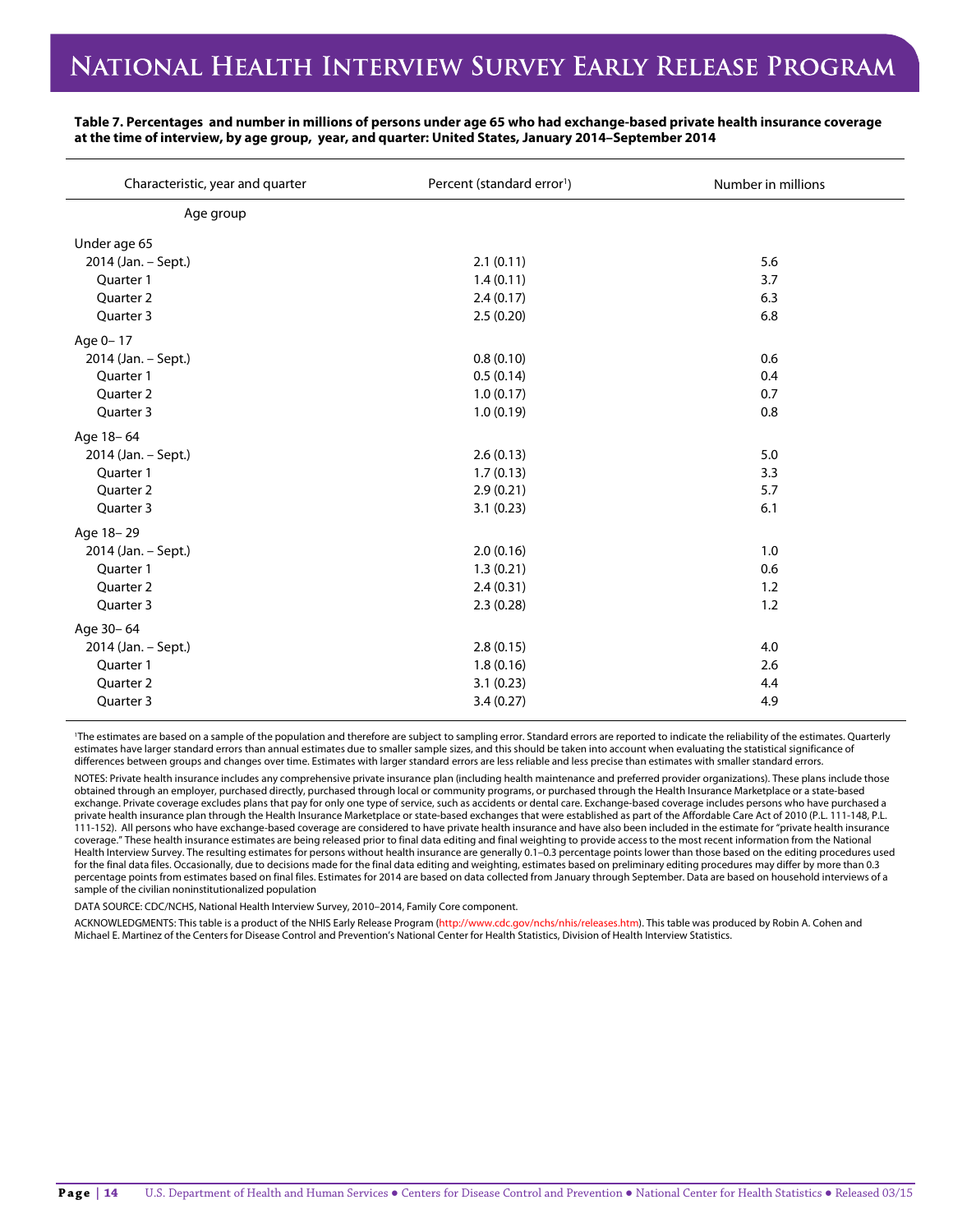# NATIONAL HEALTH INTERVIEW SURVEY EARLY RELEASE PROGRAM

### **Table 8. Percentages and number in millions of persons aged 18–64 who had exchange-based private health insurance coverage at the time of interview, by selected characteristics, year, and quarter: United States, January 2014–September 2014**

| Characteristic, year and quarter | Percent (standard error <sup>1</sup> ) | Number in millions |
|----------------------------------|----------------------------------------|--------------------|
| Sex                              |                                        |                    |
| Male                             |                                        |                    |
| 2014 (Jan. - Sept.)              | 2.3(0.13)                              | 2.2                |
| Quarter 1                        | 1.6(0.14)                              | 1.5                |
| Quarter 2                        | 2.7(0.24)                              | 2.6                |
| Quarter 3                        | 2.7(0.24)                              | 2.6                |
| Female                           |                                        |                    |
| 2014 (Jan. - Sept.)              | 2.8(0.16)                              | 2.8                |
| Quarter 1                        | 1.8(0.18)                              | 1.8                |
| Quarter 2                        | 3.1(0.23)                              | 3.1                |
| Quarter 3                        | 3.5(0.28)                              | 3.4                |
| Race/ethnicity                   |                                        |                    |
| Hispanic or Latino <sup>2</sup>  |                                        |                    |
| 2014 (Jan. - Sept.)              | 2.6(0.36)                              | 0.9                |
| Quarter 1                        | 1.4(0.30)                              | 0.5                |
| Quarter 2                        | 3.0(0.61)                              | 1.0                |
| Quarter 3                        | 3.4(0.55)                              | 1.1                |
| Non-Hispanic white, single race  |                                        |                    |
| 2014 (Jan. - Sept.)              | 2.3(0.15)                              | 2.9                |
| Quarter 1                        | 1.6(0.16)                              | 1.9                |
| Quarter 2                        | 2.6(0.23)                              | 3.2                |
| Quarter 3                        | 2.9(0.28)                              | 3.5                |
| Non-Hispanic black, single race  |                                        |                    |
| 2014 (Jan. - Sept.)              | 2.8(0.28)                              | 0.7                |
| Quarter 1                        | 1.4(0.38)                              | 0.3                |
| Quarter 2                        | 3.7(0.51)                              | 0.9                |
| Quarter 3                        | 3.3(0.48)                              | 0.8                |
| Poverty status <sup>3</sup>      |                                        |                    |
| Poor (<100% FPL)                 |                                        |                    |
| 2014 (Jan. - Sept.)              | 1.8(0.23)                              | 0.5                |
| Quarter 1                        | 1.0(0.27)                              | 0.3                |
| Quarter 2                        | 2.5(0.49)                              | 0.7                |
| Quarter 3                        | 2.1(0.37)                              | 0.6                |
| Near-poor (≥100% and <200% FPL)  |                                        |                    |
| 2014 (Jan. - Sept.)              | 4.2(0.38)                              | 1.5                |
| Quarter 1                        | 2.2(0.40)                              | $0.8\,$            |
| Quarter 2                        | 5.1(0.56)                              | 1.7                |
| Quarter 3                        | 5.3 (0.70)                             | 1.9                |
| Not-poor (≥200% FPL)             |                                        |                    |
| 2014 (Jan. - Sept.)              | 2.3(0.14)                              | $3.0\,$            |
| Quarter 1                        | 1.7(0.18)                              | 2.2                |
| Quarter 2                        | 2.5(0.23)                              | 3.4                |
| Quarter 3                        | 2.7(0.27)                              | 3.6                |

1 The estimates are based on a sample of the population and therefore are subject to sampling error. Standard errors are reported to indicate the reliability of the estimates. Quarterly estimates have larger standard errors than annual estimates due to smaller sample sizes, and this should be taken into account when evaluating the statistical significance of differences between groups and changes over time. Estimates with larger standard errors are less reliable and less precise than estimates with smaller standard errors.

<sup>2</sup>Refers to persons who are of Hispanic or Latino origin and may be of any race or combination of races.